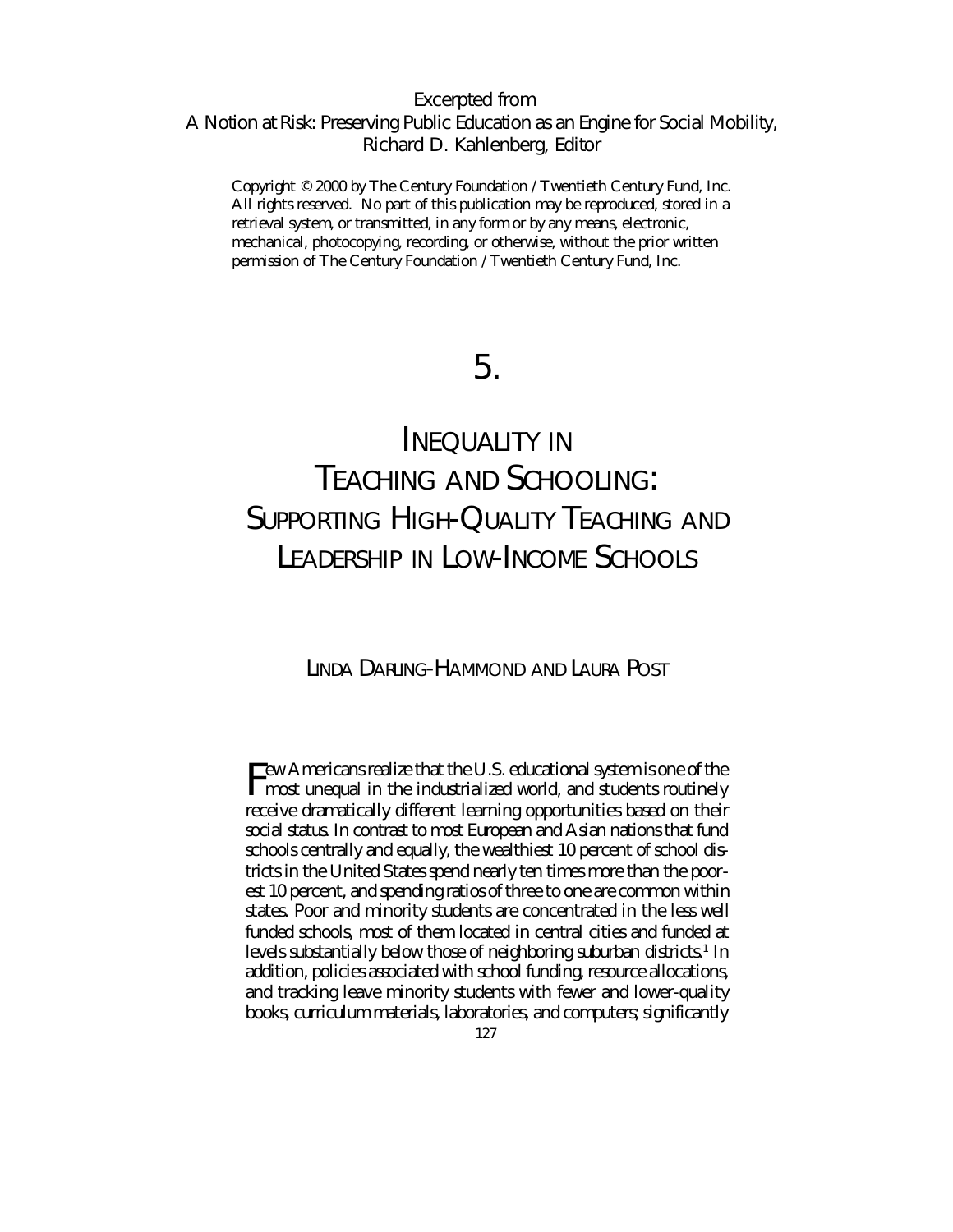larger class sizes; less qualified and experienced teachers; and less access to high-quality curriculum.

The fact that the least-qualified teachers typically end up teaching the least-advantaged students is particularly problematic. Recent studies have found that the difference in teacher quality may represent the single most important school resource differential between minority and white children and that it explains at least as much of the variance in student achievement as socioeconomic status. In fact, as we describe below, disparate educational outcomes for poor and minority children are much more a function of their unequal access to key educational resources, including skilled teachers and quality curriculum, than they are a function of race or class.

Just as capable teachers are important to students' success, excellent principals are critical to a school's success and to its ability to attract, retain, and mobilize able teachers. Along with other resources, high-poverty schools often also have difficulty attracting the strongest leaders. But this is not a necessary outcome of our educational system. What can be done to ensure that low-income schools are organized to attract and retain more highly qualified teachers and principals and to develop schools organized to support successful teaching and learning? Many states and districts have enacted policies that have sharply reduced or even eliminated the disparities in access to high-quality teachers, teaching, and schooling for low-income and minority students in urban and poor rural areas. Their strategies are as important to understand as the widespread problems. This chapter details both the sources of typical inequalities and the possibilities offered by solutions that have been found successful in the real world.

# WHAT MATTERS MOST: HOW TEACHERS AND PRINCIPALS AFFECT TEACHING AND LEARNING

Despite conventional wisdom that school inputs make little difference in student learning, a growing body of research suggests that schools do make a difference, and a substantial portion of that difference is attributable to teachers. Recent studies of teacher effects at the classroom level using longitudinal databases in Tennessee and Dallas, Texas, have found that differences in teacher effectiveness are an extremely strong determinant of differences in student learning, far outweighing the effects of differences in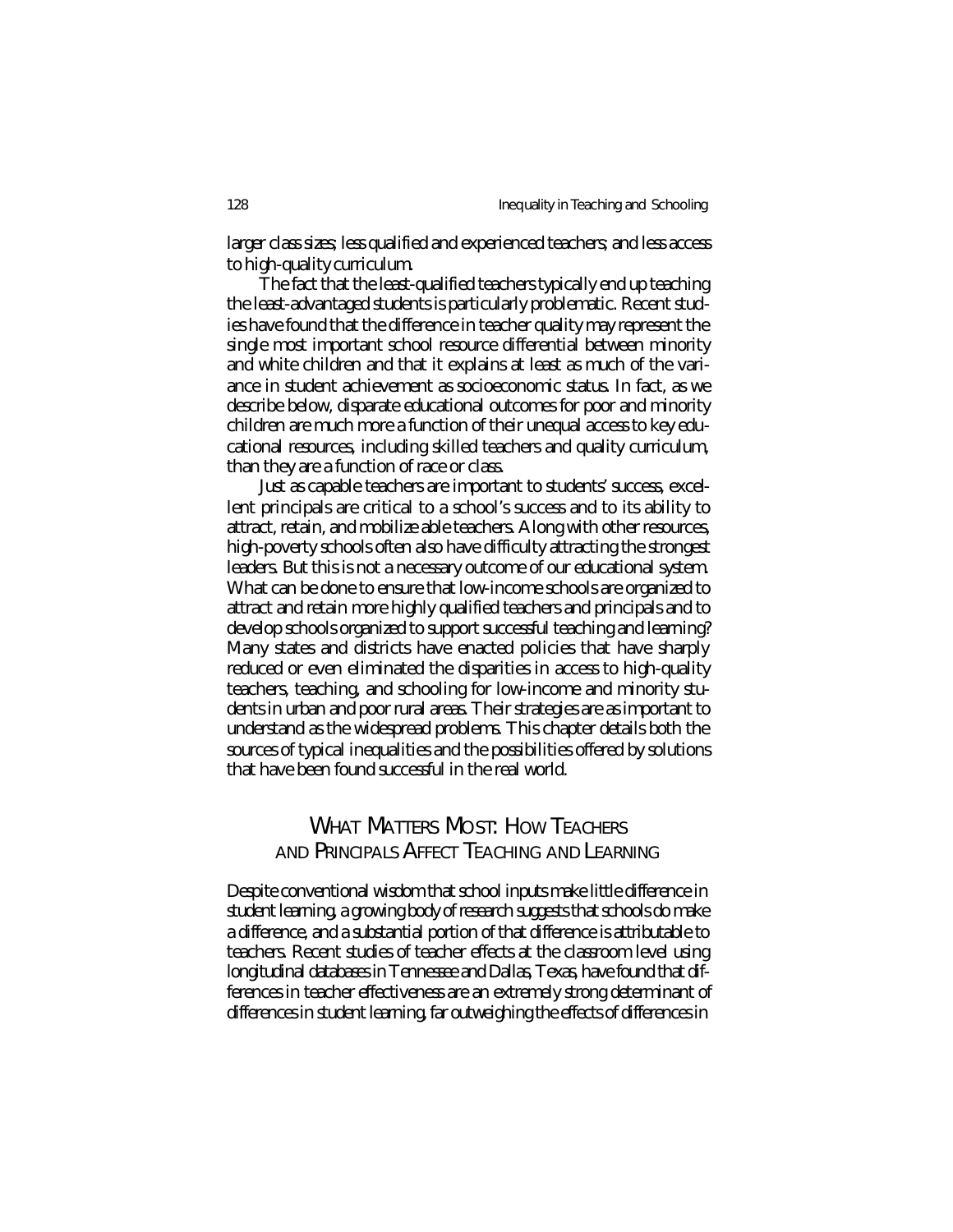class size and heterogeneity.<sup>2</sup> Students who are assigned to several ineffective teachers in a row have significantly lower achievement and smaller gains in mathematics and reading—yielding differences of as much as fifty percentile points over three years—than those who are assigned to several highly effective teachers in sequence.<sup>3</sup> These studies also find troubling indicators for educational equity, noting evidence of strong bias in assignment of students to teachers of different effectiveness levels, including indications that African-American students are nearly twice as likely to be assigned to the most ineffective teachers and about half as likely to be assigned to the most effective teachers (see Figure 5.1).

## How Teachers Matter

A growing body of research indicates that teacher expertise is one of the most important factors in determining student achievement, followed





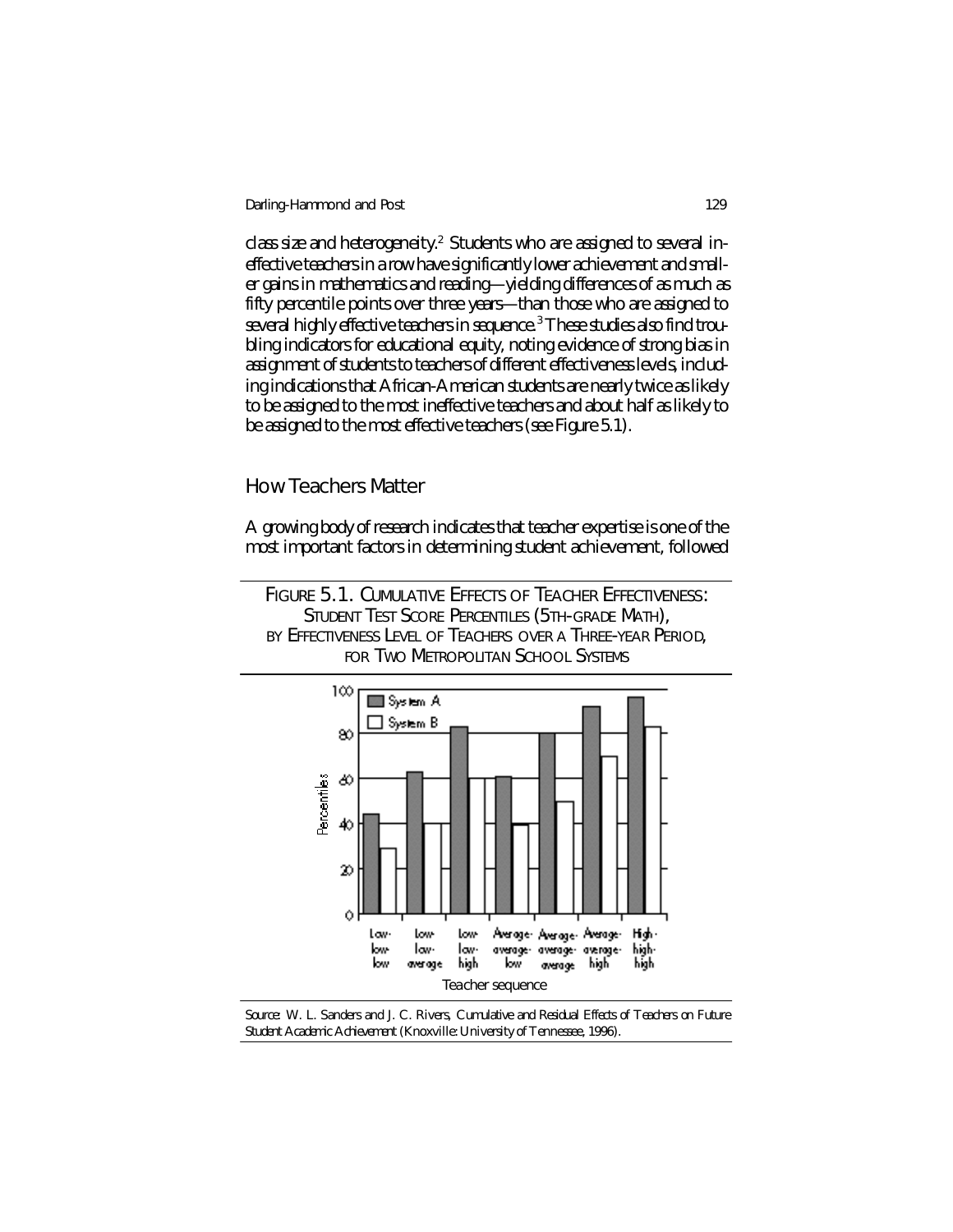by the smaller but generally positive influences of small schools and small class sizes. That is, teachers who know a lot about teaching and learning and who work in environments that allow them to know students well are the critical elements of successful learning. In an analysis of nine hundred Texas school districts, Ronald Ferguson found that teachers' expertise—as measured by scores on a licensing examination, master's degrees, and experience—accounted for about 40 percent of the measured variance in students' reading and mathematics achievement at grades 1 through 11, more than any other single factor. He also found that every additional dollar spent on more highly qualified teachers netted greater increases in student achievement than did less instructionally focused uses of school resources.<sup>4</sup> The effects were so strong and the variations in teacher expertise so great that, after controlling for socioeconomic status, the large disparities in achievement between black and white students were almost entirely accounted for by differences in the qualifications of their teachers (see Figure 5.2).

Ferguson and Helen Ladd repeated this analysis with a less extensive data set in Alabama that included much rougher proxies for teacher knowledge (master's degrees and ACT scores instead of teacher licensing examination scores) and still found sizable influences of teacher

FIGURE 5.2. INFLUENCE OF TEACHER QUALIFICATIONS ON STUDENT ACHIEVEMENT: PROPORTION OF EXPLAINED VARIANCE IN MATH TEST SCORE GAINS (FROM GRADES 3 TO 5) DUE TO:



<sup>a</sup> Licensing examination scores, education, and experience.

*Source:* Developed from data presented in Ronald F. Ferguson, "Paying for Public Education: New Evidence of How and Why Money Matters," *Harvard Journal on Legislation* 28 (Summer 1991): 465–98.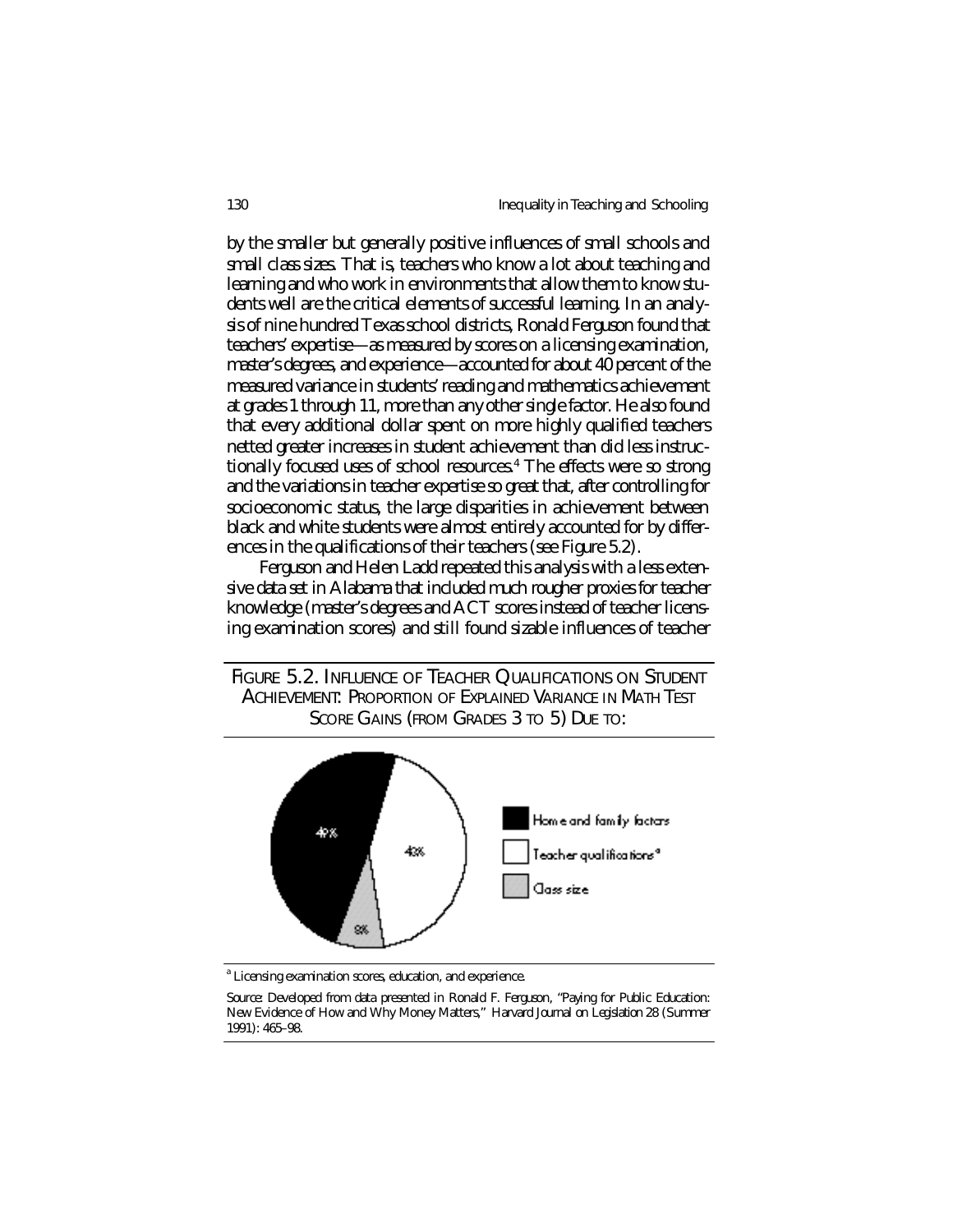qualifications and smaller class sizes on student achievement gains in mathematics and reading.<sup>5</sup> These influences held up when the data were analyzed at both the district and school levels. In an analysis illustrating the contributions of these variables to the predicted differences in average student achievement between districts scoring in the top and bottom quartiles in mathematics, they found that 31 percent of the predicted difference was explained by teacher qualifications and class sizes, while 29.5 percent was explained by poverty, race, and parent education.

In North Carolina, Robert Strauss and Elizabeth Sawyer found a similarly strong influence on average school district test performance of teachers' average scores on the National Teacher Examinations that measure subject matter and teaching knowledge.<sup>6</sup> After taking account of community wealth and other resources, teacher qualifications had a strikingly large effect on students' success on the state competency examinations: a 1 percent increase in teacher quality (as measured by NTE scores) was associated with a 3 to 5 percent decline in the percentage of students failing the exam. The authors' conclusion is similar to Ferguson's:

Of the inputs which are potentially policy-controllable (teacher quality, teacher numbers via the pupil-teacher ratio and capital stock) our analysis indicates quite clearly that improving the quality of teachers in the classroom will do more for students who are most educationally at risk, those prone to fail, than reducing the class size or improving the capital stock by any reasonable margin which would be available to policy makers.<sup>7</sup>

These findings are reinforced by those of a recent review of sixty production function studies, which found that teacher education, ability, and experience, along with small schools and lower teacher-pupil ratios, are associated with significant increases in student achievement.<sup>8</sup> In this study's estimate of the achievement gains associated with expenditure increments, spending on teacher education substantially outpaced other variables as the most productive investment for schools (see Figure 5.3, page 132). Many other studies came to similar conclusions. For example, a study of high- and low-achieving schools with similar student populations in New York City found that differences in teacher qualifications accounted for more than 90 percent of the variations in student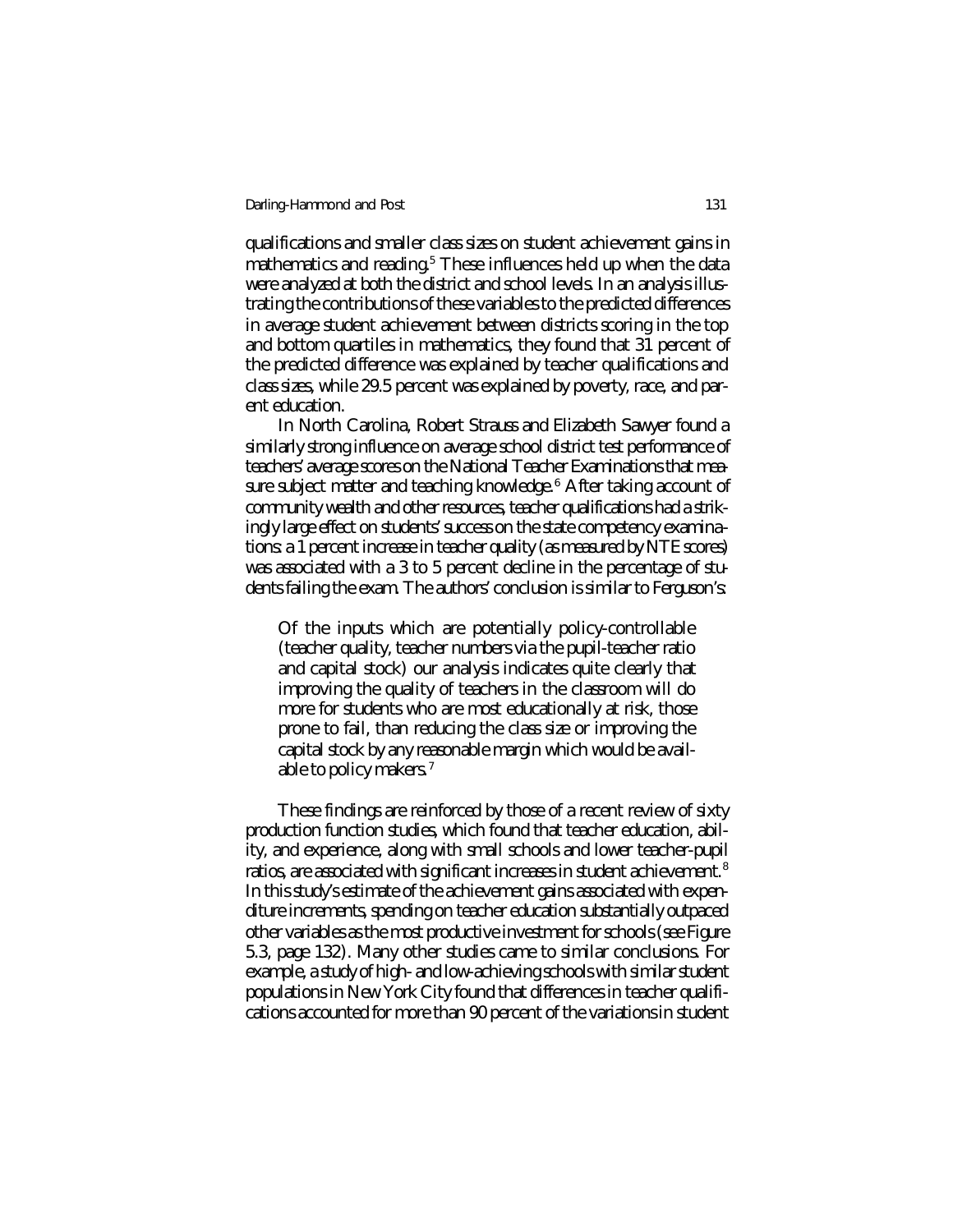

FIGURE 5.3. EFFECTS OF EDUCATIONAL INVESTMENTS: SIZE OF INCREASE IN STUDENT ACHIEVEMENT FOR EVERY \$500 SPENT ON:

<sup>a</sup>Achievement gains were calculated as standard deviation units on a range of achievement tests in the sixty studies reviewed.

*Source:* Rob Greewald, Larry V. Hedges, and Richard D. Laine, "The Effect of School Resources on Student Achievement," *Review of Educational Research* 66, no. 3 (1996): 361–96.

achievement in reading and mathematics at all grade levels tested.<sup>9</sup> Research using national data and studies in Georgia, Michigan, and Virginia have found that students achieve at higher levels and are less likely to drop out when they are taught by teachers with certification in their teaching field, by those with master's degrees, and by teachers enrolled in graduate studies.<sup>10</sup>

The National Assessment of Educational Progress has documented that the qualifications and training of students' teachers are also among the correlates of reading achievement: students of teachers who are fully certified, who have master's degrees, and who have had professional coursework in literature-based instruction do better on reading assessment than students whose teachers have not had such learning opportunities. Furthermore, teachers who have had more professional coursework are more likely to use an approach that integrates the teaching of reading with literature and writing, which is associated with stronger achievement. For example, teachers with more staff development hours in reading are much more likely to use a wide variety of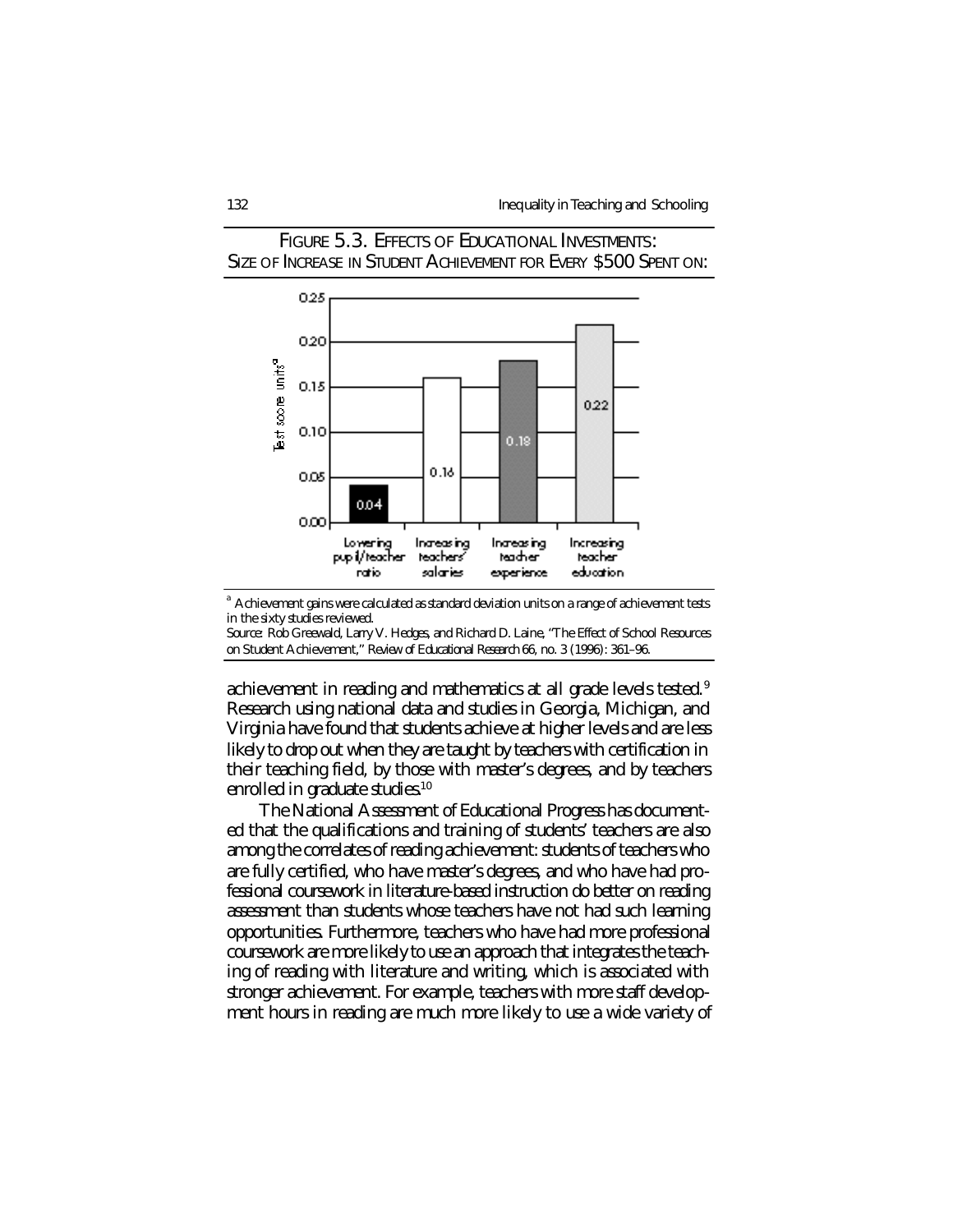books, newspapers, and materials from other subject areas and to engage students in regular writing, all of which are associated with higher reading achievement. They are also less likely to use reading kits, basal readers, and workbooks, which are associated with lower levels of reading achievement.<sup>11</sup>

Reviews of research over the past thirty years have concluded that both subject matter knowledge and knowledge of teaching are important to teacher effectiveness, and that fully prepared and certified teachers are better rated and more successful with students than teachers without this preparation.<sup>12</sup> As Carolyn Evertson and colleagues conclude in their research review: "[T]he available research suggests that among students who become teachers, those enrolled in formal preservice preparation programs are more likely to be effective than those who do not have such training. Moreover, almost all well planned and executed efforts within teacher preparation programs to teach students specific knowledge or skills seem to succeed, at least in the short run."<sup>13</sup>

Studies of underprepared teachers consistently find that they are less effective with students and that they have difficulty with curriculum development, classroom management, student motivation, and teaching strategies. With little knowledge about how children grow, learn, and develop, or about what to do to support their learning, these teachers are less likely to understand student learning styles and differences, to anticipate students' knowledge and potential difficulties, and to plan and redirect instruction to meet students' needs. They are also less likely to see it as their job to do so, often blaming the students if their teaching is not successful.<sup>14</sup> Thus, policies that resolve shortages by allowing the hiring of unprepared teachers serve only to exacerbate the inequalities low-income and minority children experience.

Expert teachers are a prerequisite for the successful implementation of challenging curriculum. Teachers who are well-prepared are better able to use teaching strategies that respond to students' needs and learning styles and that encourage higher-order learning.<sup>15</sup> Since the novel tasks required for problem-solving are more difficult to manage than the routine tasks associated with rote learning, lack of knowledge about how to manage an active, inquiry-oriented classroom can lead teachers to turn to passive tactics that "dumb down" the curriculum, busying students with workbooks and end-of-chapter fill-in-the-blank tests rather than complex tasks like lab work, research projects, and experiments that require more skill to orchestrate.<sup>16</sup>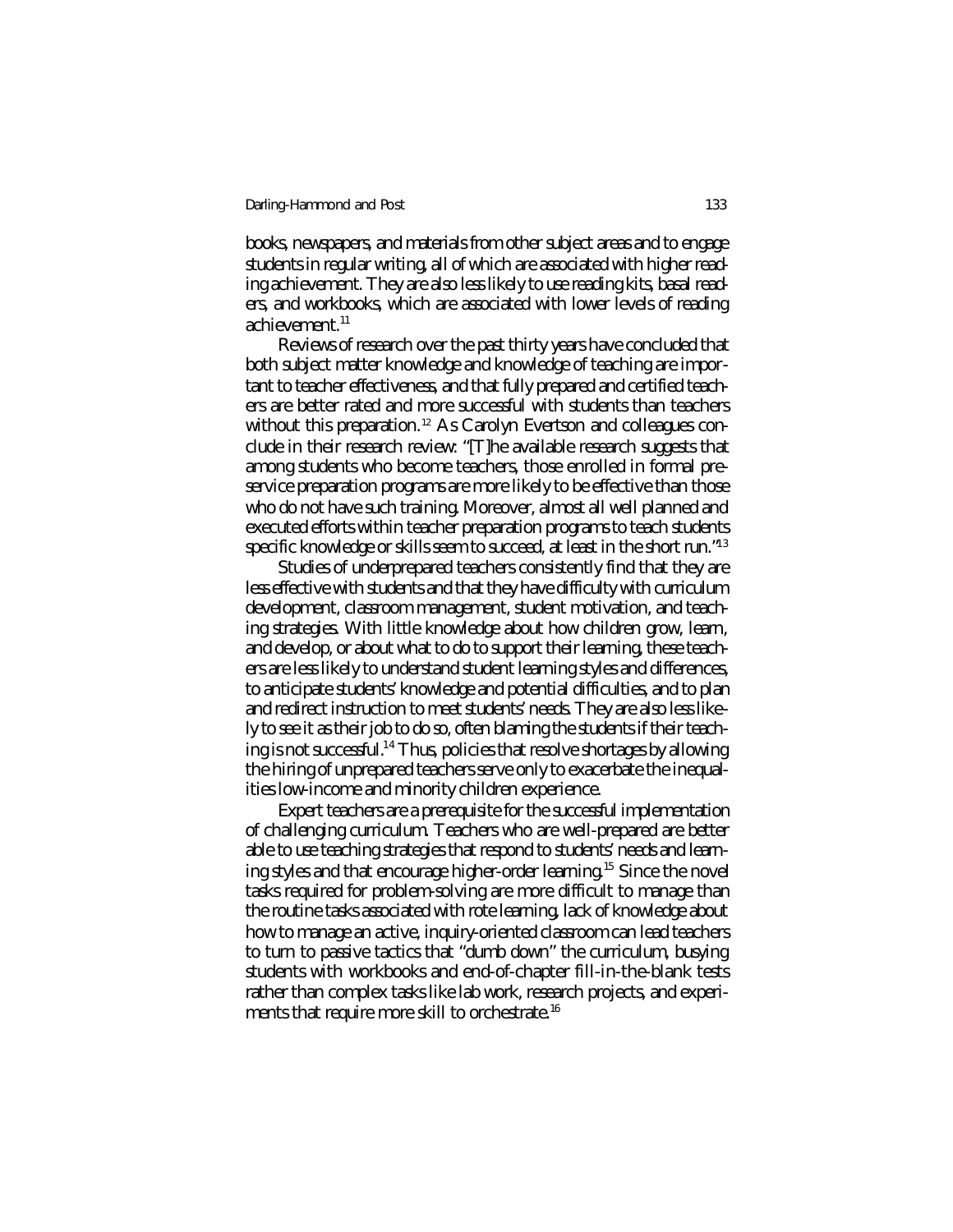### How Principals Matter

The recruitment and retention of well-prepared teachers and the support of high-quality teaching is the major function of a principal who functions as an instructional leader. In his research on effective schools, Ron Edmonds found that strong instructional leadership on the part of the principal was a crucial element in school effectiveness.<sup>17</sup> Reviewing research by others as well as his own work,<sup>18</sup> Edmonds cited as first among six indispensable characteristics of effective schools the "strong administrative leadership without which the disparate elements of good schooling can neither be brought together nor kept together."<sup>19</sup>

The nature of this leadership matters for the quality of teaching and for the retention of high-quality teachers. Virtually all of the most recent research on school leadership connects teacher commitment with a collaborative and value-based style of leadership—one aimed at enhancing professional commitment, using symbolic and transformational values as touchstones. Collaborative leadership styles focus on developing a clarity of mission; cultural cohesion through shared norms, values, and beliefs; and reward systems that reinforce those cultural values.<sup>20</sup> Not surprisingly, administrative leadership styles and teacher participation are strongly related to one another. Mark Smylie found that the principal-teacher relationship was the most powerful predictor of teachers' willingness to participate in personnel, curriculum, staff development, and administrative decisionmaking.<sup>21</sup> Michael Fullan and Thomas Sergiovanni have both found that principals who support norms of collegiality and encourage teacher development and self-management raise individual and group commitment to teaching.<sup>22</sup> In these studies, teachers who participate in creating the culture of the school and the values that drive that culture tend to be more committed to teaching and to the school organization.

School leadership and culture are two conditions that encompass most other workplace conditions. School culture refers to the dominant ethos of the organization, its values and visions, and the everyday experiences of members of the school community. Studies often find that indicators of school culture are powerful predictors of teachers' work, career, and organizational commitment.<sup>23</sup> Teachers' perceptions of their principals are almost always found to be directly related to their perceptions of the school culture.<sup>24</sup>

These perceptions directly influence the supply and turnover of teachers. Eileen Sclan found that the ways in which schools structure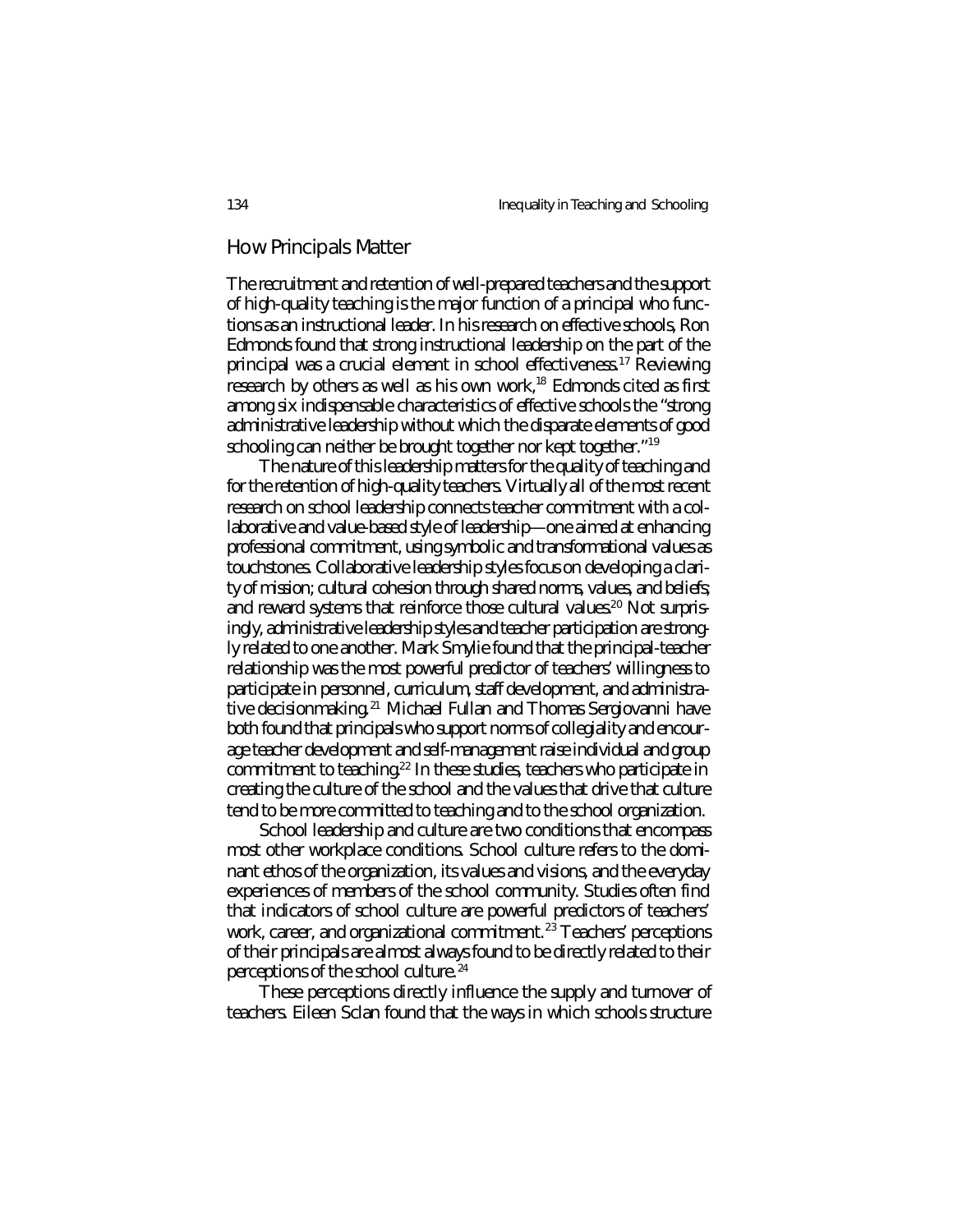decisionmaking and collegial relations significantly influence beginning teachers' commitment to the profession. Beginning teachers appear to evaluate school leadership by how effectively it creates a school culture that is collaborative and supportive. The more beginning teachers feel that they can actively participate in making important decisions in their schools, the more positive their view of school leadership; the more collaborative and supportive the school leadership, the more involved teachers appear to be and the more likely they are to want to stay at the school. Whether and how schools provide opportunities for involvement in decisionmaking, for collaborative work with other teachers, and for engagement in curriculum building and other professional tasks strongly determines whether they plan to remain in the profession.<sup>25</sup>

While there is no evidence about the relative competence of principals in low-income schools versus schools generally, there is evidence that, all else being equal, principals' leadership has a great deal to do with which schools are hard to staff. Study after study has noted that good schools in low-income communities have strong principals who serve as instructional leaders. While resources and working conditions certainly matter, research suggests that teachers who have options choose to enter and remain in schools where they feel well supported by the local administrator, irrespective of student wealth or poverty, and that schools with poor leadership typically have difficulty attracting and retaining teachers.<sup>26</sup> In national surveys of teachers about their decisions to remain in teaching, administrative supports matter far more than the characteristics of the student body or even variables like student behavior and parent involvement.<sup>27</sup>

Clearly, teachers and principals matter. The question for those concerned about equity then becomes, How can schools serving poor and minority students enhance their ability to get and keep well-prepared teachers and capable leaders?

## THE PROBLEMS OF STAFFING LOW-INCOME SCHOOLS

Using the most conservative estimates, the nation will need to hire at least two million teachers over the next ten years. Although this level of demand is daunting, the country has for many years graduated more new teachers than it hires. Usually only about 65 to 70 percent of newly prepared teachers take full-time teaching jobs in the year after they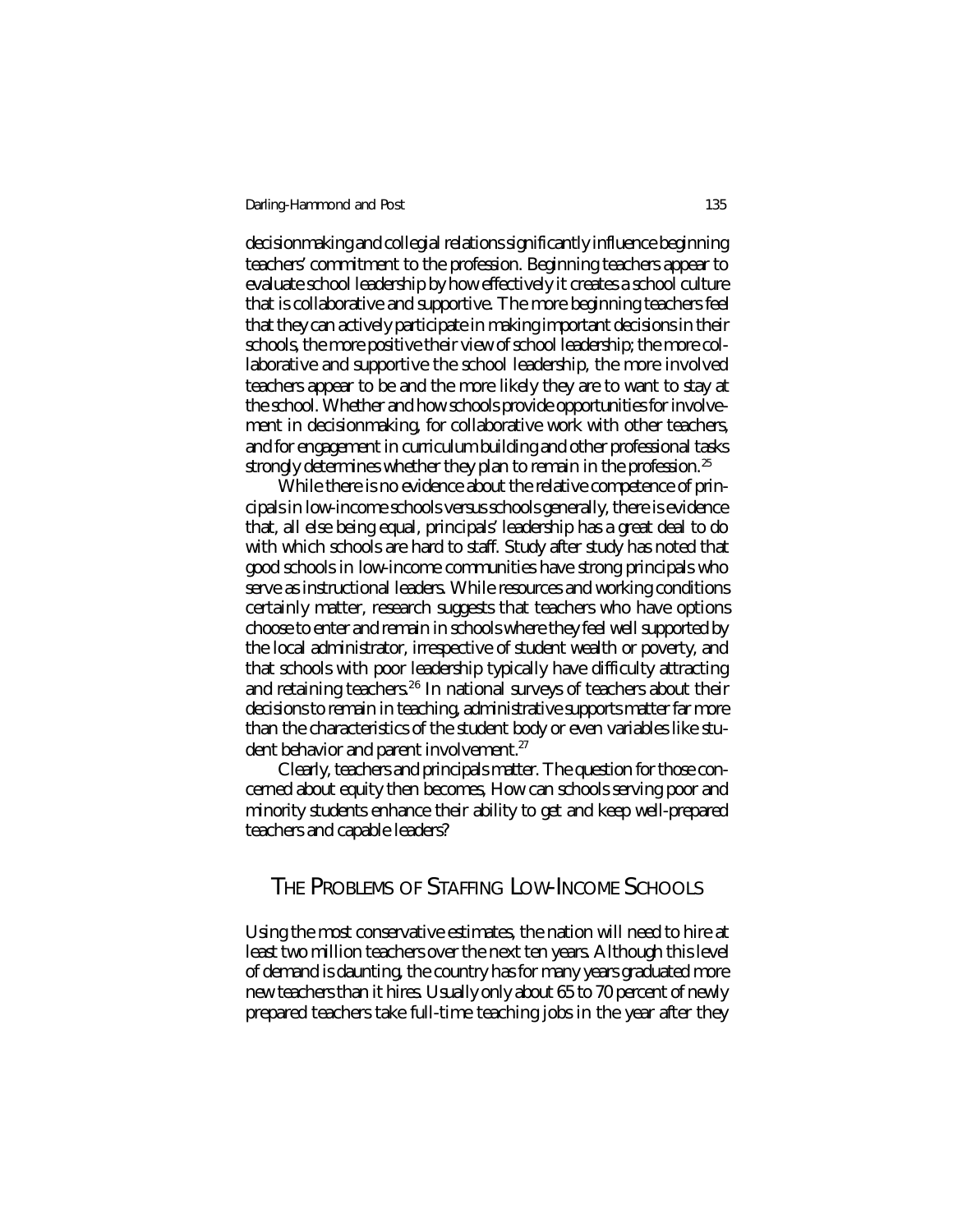graduate.<sup>28</sup> Although there are many new teachers who cannot find jobs, there are also many job openings for which schools have difficulty finding teachers. In almost every field, schools with the largest numbers of low-income and minority students are much more likely than other schools to report that they have difficulty filling vacancies.<sup>29</sup> These schools are also more likely to fill vacancies with unqualified teachers, substitutes, or teachers from other fields, or to expand class sizes or cancel course offerings when they cannot find teachers.

National Center for Educational Statistics' data confirm that difficulty filling teaching positions varies by field and school location. Overall, 15 percent of all schools reported in 1991 that they had vacancies that they could not easily fill with a qualified teacher. Nearly onefourth of central-city schools (23.4 percent) found that they had difficulty filling vacancies with qualified persons. Schools with minority enrollments of more than 20 percent, whether in central cities, urban fringe, or rural areas, had the most difficulty filling vacancies.<sup>30</sup> Minority and low-income students in urban settings are most likely to find themselves in classrooms staffed by inadequately prepared, inexperienced, and ill-qualified teachers because funding inequities, distribution of local power, and labor market conditions conspire to produce shortages of which they bear the brunt. Shortages of qualified teachers also translate into larger class sizes, lack of access to higherlevel courses, and poorer teaching.<sup>31</sup>

These "shortages," though, are largely a problem of distribution rather than of absolute numbers. Wealthy districts that pay high salaries and offer pleasant working conditions rarely experience shortages. Districts that serve low-income students tend to pay teachers less and offer larger class sizes and pupil loads, fewer materials, and less desirable teaching conditions, including less professional autonomy. They also often have cumbersome and inefficient hiring systems that make the selection process particularly slow and grueling for candidates. For obvious reasons, they have more difficulty recruiting teachers. In 1993–94, for example, schools serving larger numbers of minority and low-income students were four times as likely as whiter and wealthier schools to hire unqualified teachers (see Figure 5.4). As we show later, there are exceptions to these practices that illustrate how state and local policies can reverse the usual trends and provide qualified teachers for all students.

Currently, teaching in most parts of the country is faced with the perennial problem it has experienced for centuries: disparities in salaries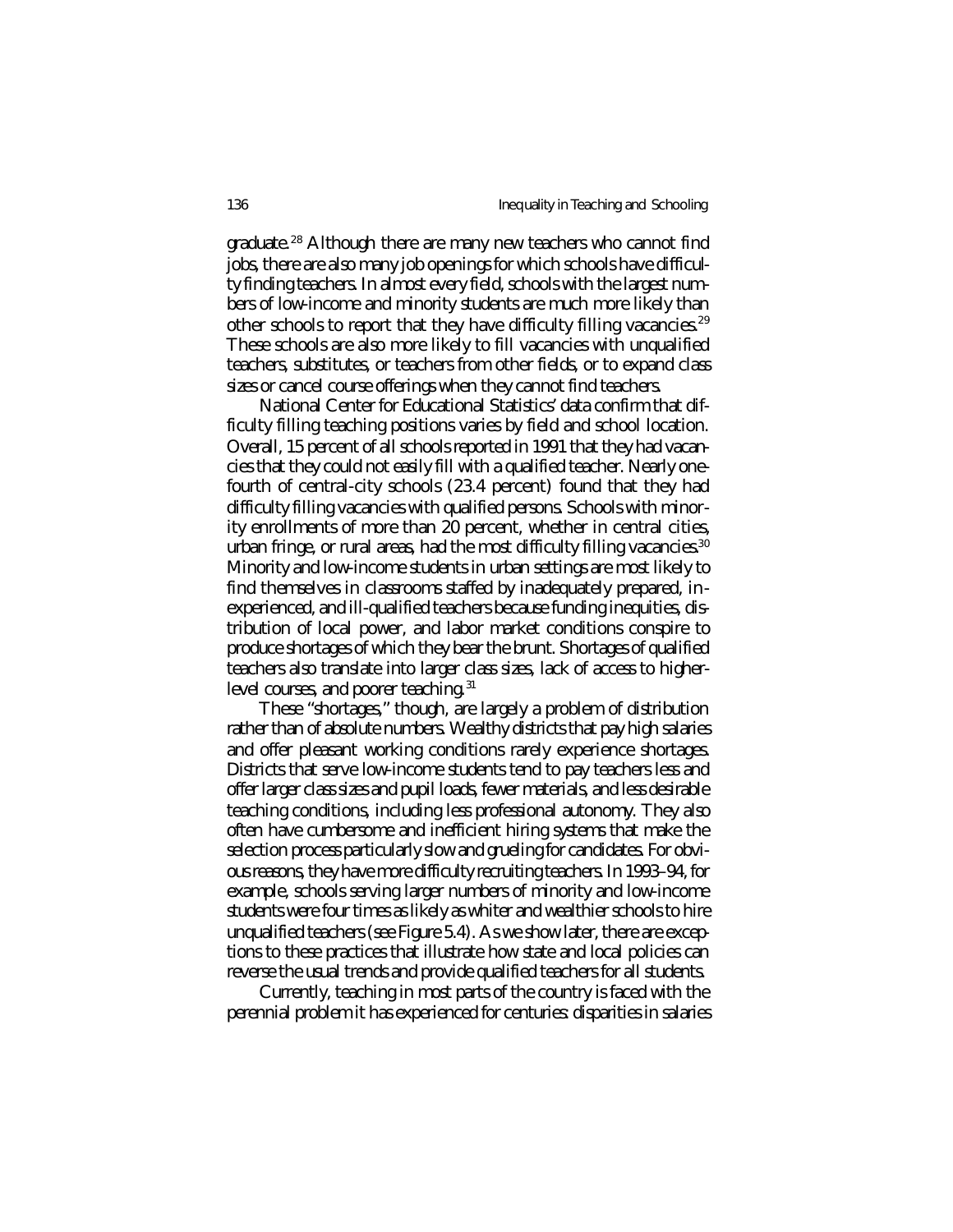



<sup>a</sup> Newly hired teachers excluding transfers.

*Source:* Robin R. Henke et al., *Schools and Staffing in the United States: A Statistical Profile, 1993–94* (Washington, D.C.: National Center for Educational Statistics, U.S. Department of Education, 1996).

and working conditions, along with a panoply of backward-looking personnel policies, have recreated teacher shortages in central cities and poor rural areas. And, for a variety of reasons, the response of many governments continues to be to lower or eliminate standards for entry rather than to create incentives that will attract and retain an adequate supply of well-prepared teachers. As a consequence, this era is developing an even more sharply bimodal teaching force than ever before. While some children are gaining access to teachers who are more qualified and well-prepared than in years past, a growing number of poor and minority children are being taught by teachers who are sorely unprepared for the task they face. This poses the risk that we may see heightened inequality in opportunities to learn and in outcomes of schooling—with all of the social dangers that implies—at the very time we most need to prepare all students more effectively for the greater challenges they face. If the emerging reforms of schooling are to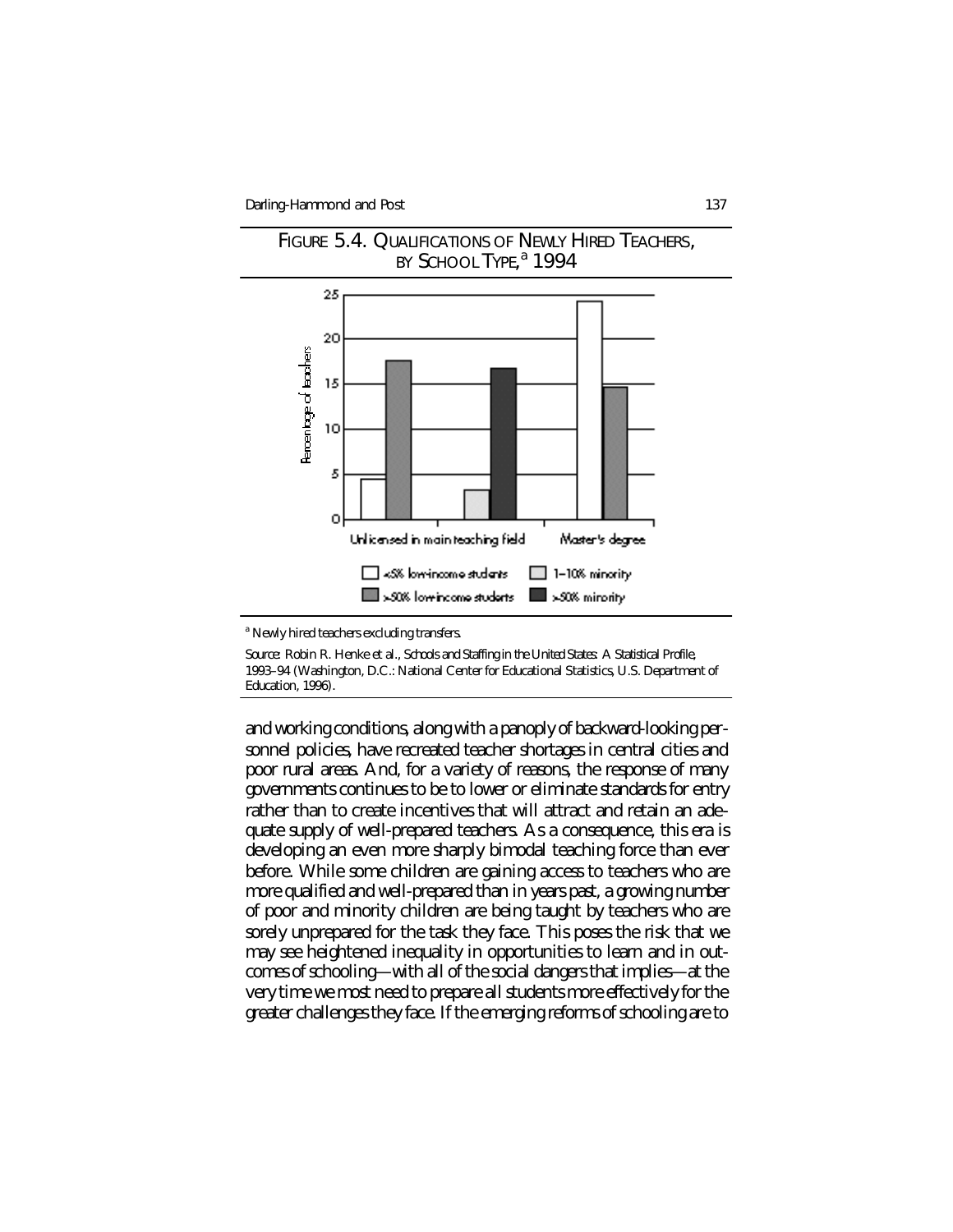succeed, and if students are to have a fair shot at meeting the high standards states and districts are increasingly insisting they meet, teaching as an occupation must be able to recruit and retain able and well-prepared individuals for all classrooms, not just the most affluent.

## Problems in Hiring Qualified Teachers

The number of newly hired teachers entering the field without adequate training has been increasing in recent years. In 1991, 25 percent of new entrants to public school teaching had not completed the requirements for a state license in their main assignment field. This proportion increased to 27 percent in 1994, including nearly 11 percent who had no license at all in their main field.<sup>32</sup> The least-qualified teachers were most likely to be found in high-poverty and predominantly minority schools and in lower-track classes. In fact, in schools with the highest minority enrollments students had less than a 50 percent chance of getting a science or mathematics teacher who held a license and a degree in the field he or she taught.<sup>33</sup>

On virtually every measure, teachers' qualifications vary by the status of the children they serve. Students in high-poverty schools are not only the least likely to have teachers who are fully qualified, they are also least likely to have teachers with higher levels of education a master's, specialist, or doctoral degree.<sup>34</sup> Whereas only 8 percent of public school teachers in low-poverty schools taught without at least a minor in their main academic assignment field, fully one-third of teachers in high-poverty schools taught without at least a minor in their main field, and nearly 70 percent taught without at least a minor in their secondary teaching field.<sup>35</sup> This is problematic given the studies that show lower levels of achievement for students whose teachers are not prepared and certified in the subject area they teach.

While hiring statistics show more teachers entering with marginal qualifications, about 17 percent of beginning teachers and about 25 percent of all newly hired teachers entered the profession with a master's degree in 1993–94, a substantial increase over a decade earlier.<sup>36</sup> Most of these were prepared in five- or fifth-year programs that add a year of training beyond the bachelor's degree to allow the completion of a major in the field to be taught as well as intensive education coursework and extended student teaching (usually thirty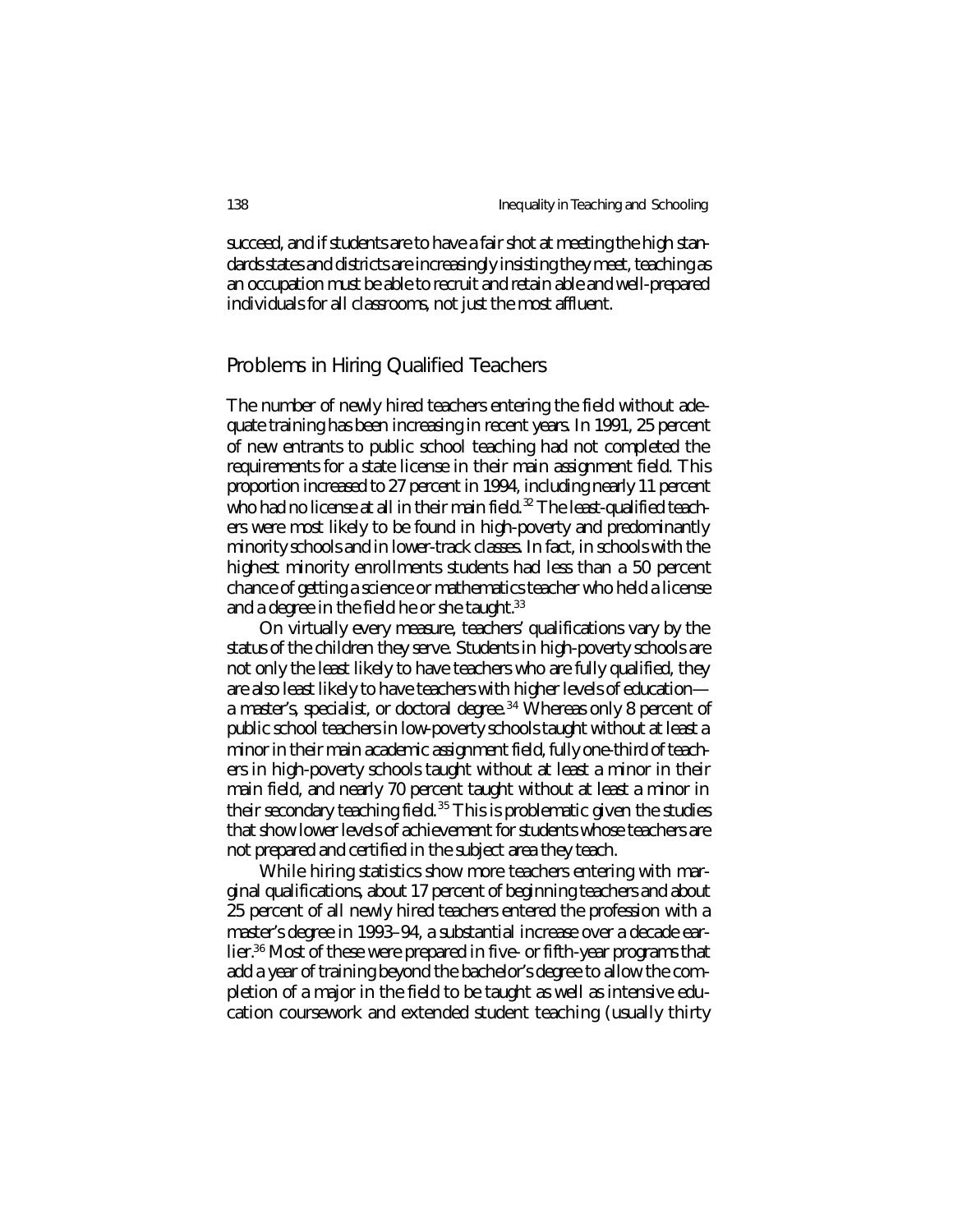weeks rather than the typical twelve to fifteen weeks). This represents a substantial increase in preparation beyond the traditional fouryear education degree for a subset of entering teachers. Graduates of the new five-year program models that resulted from the 1980s reform efforts of the Holmes Group of education deans from research universities have been found to enter and stay in teaching at higher rates and to be more effective than graduates of traditional four-year programs.<sup>37</sup> However, while some of these programs successfully prepare teachers for urban schools (for example, the programs at Trinity University in San Antonio, Texas, University of Cincinnati in Ohio, University of Texas at El Paso, and University of Washington in Seattle), on average the better-prepared recruits are generally less likely to be hired in high-poverty schools (see Figure 5.4). These statistics illustrate the dual standard increasingly characterizing entry to teaching, one that provides teachers of very different qualifications to different students and that exacerbates educational inequalities between the rich and the poor.<sup>38</sup>

This state of affairs is not true everywhere, however. Inequality is most pronounced in the states and districts that have invested the least in preparing and hiring high-quality teachers. In states like Connecticut, Iowa, Minnesota, Montana, and Wisconsin, nearly all teachers hold both full certification and a major in the field they teach, and few if any are hired on emergency credentials.<sup>39</sup> Not surprisingly, students in these states rank at the top of the distribution in mathematics and reading achievement on the National Assessment of Educational Progress. One might speculate that this distribution is largely a function of states' student populations; however, research on the determinants of these outcomes has found that states' levels of student performance are much more strongly predicted by the proportion of well-qualified teachers (those holding full certification plus a major in the field they teach) in the state than by student poverty, language status, or other background variables.<sup>40</sup> As described later, these states have adopted specific policies that have allowed them to provide well-qualified teachers to all students. By contrast, states like Alaska, California, and Louisiana, which rank much lower on overall achievement, have many fewer teachers who are well qualified (that is, who hold certification plus a major in their field) and large numbers of teachers teaching out of field or on emergency credentials.<sup>41</sup> These differently prepared teachers are allocated along class and racial lines.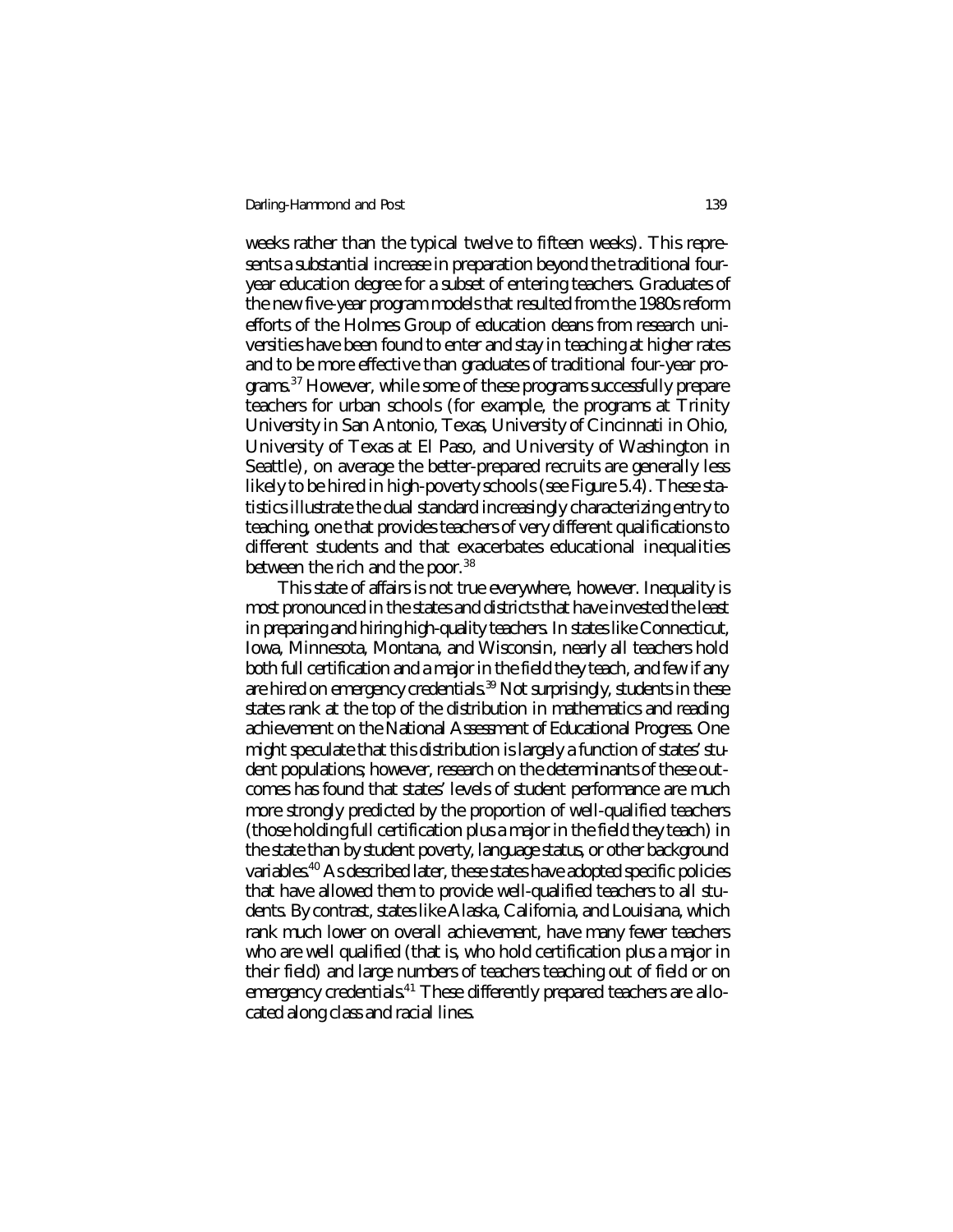In addition to the fact that states have widely varying requirements for licensing, school districts do not always insist on hiring wellqualified teachers. Nationwide, only two-thirds of districts require their new hires to hold at least a college minor in the field to be taught, along with full certification and preparation from a state-approved institution. In some low-scoring states, like Georgia, fewer than half of all districts insist upon these hiring requirements, and these districts serve more advantaged students.<sup>42</sup> In other states, like Iowa, Minnesota, Kentucky, and Wisconsin, almost all of them do. On the other hand, some districts, such as School District 2 in New York City and the district of New Haven, California, have created comprehensive systems of recruitment, preparation, and induction to ensure that they get and keep the best-qualified teachers, even in difficult labor markets. We describe how they have done this in a later section of this chapter.

*RESOURCE DIFFERENTIALS.* An ongoing problem in recruiting wellprepared teachers to poor school districts is the continued inequality in funding that plagues American schools. Teacher salaries vary widely across districts and states. For example, average salaries in 1997–98 ranged from \$27,839 in South Dakota to \$51,727 in Connecticut.<sup>43</sup> Even within a single labor market, there is often a marked difference in teachers' salaries based on the wealth and spending choices of various districts. Typically, teachers in affluent suburban districts earn more than those in central cities or more rural communities within the same area. In 1994, for example, the best-paid teachers in low-poverty schools earned at least 35 percent more than those in high-poverty schools (see Figure 5.5).

Teachers' salaries are not high relative to those of college graduates in other occupations. Of all college graduates, those with education majors generally receive the lowest average starting salaries.<sup>44</sup> This situation is partly a function of how school systems allocate their funds. For example, in the United States only 52 percent of education dollars are spent on instruction and only 43 percent of education staff are classroom teachers. Only 36 percent of education dollars are spent on teachers' salaries. In other industrialized nations, about three-fourths of education resources are spent directly on instruction and classroom teachers represent from 60 to 80 percent of all staff. More than half the budget in these countries is spent on a greater number of better-paid and better-prepared teachers.<sup>45</sup>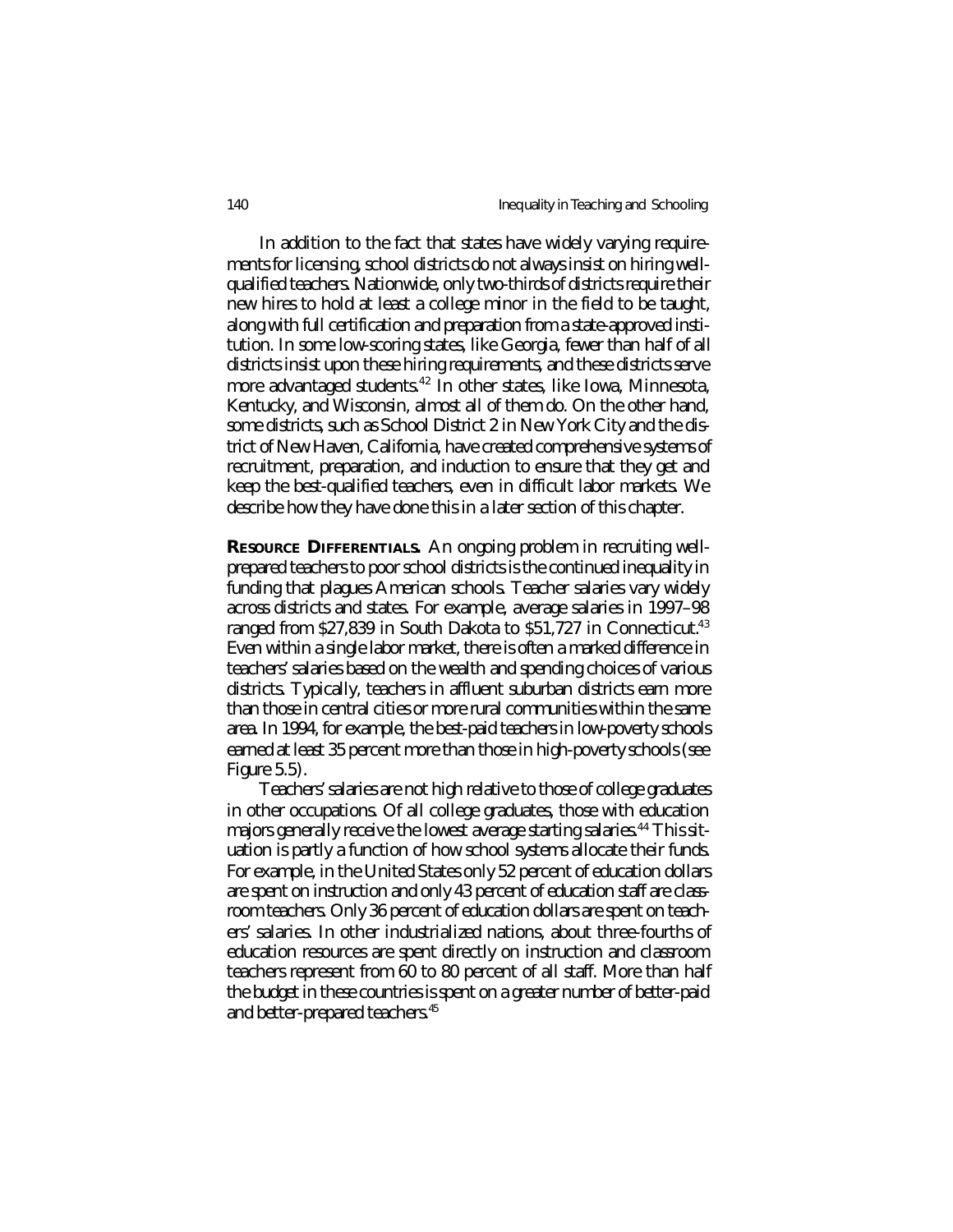



*TRACKING.* The practice of tracking is another well-documented phenomenon that contributes to unequal access to educational opportunities for low-income and minority students. A number of studies have found that students placed in lower tracks ultimately achieve less than students of similar aptitude who are placed in academic programs or untracked classes.<sup>46</sup> Tracking persists in the face of growing evidence that it tends not to benefit high achievers and puts low achievers at a serious disadvantage.<sup>47</sup> This is in part because good teaching is a scarce resource that tends to get allocated to the students whose parents or advocates have the most political clout. In addition, teachers who are adequately prepared to use the wide variety of strategies needed to succeed with diverse learners are relatively few. Evidence suggests that teachers themselves are tracked, with those judged to be the most competent and experienced assigned to the top tracks.<sup>48</sup> Within a school the more expert experienced teachers, who are in great demand, are rewarded with opportunities to teach the most enriched curricula to the most advantaged students. Meanwhile, underprepared and inexperienced teachers are often assigned to the students whom others do not care to

*Source:* "America's Teachers: Profile of a Profession, 1993–94," National Center for Education Statistics, U.S. Department of Education, Washington, D.C., 1993.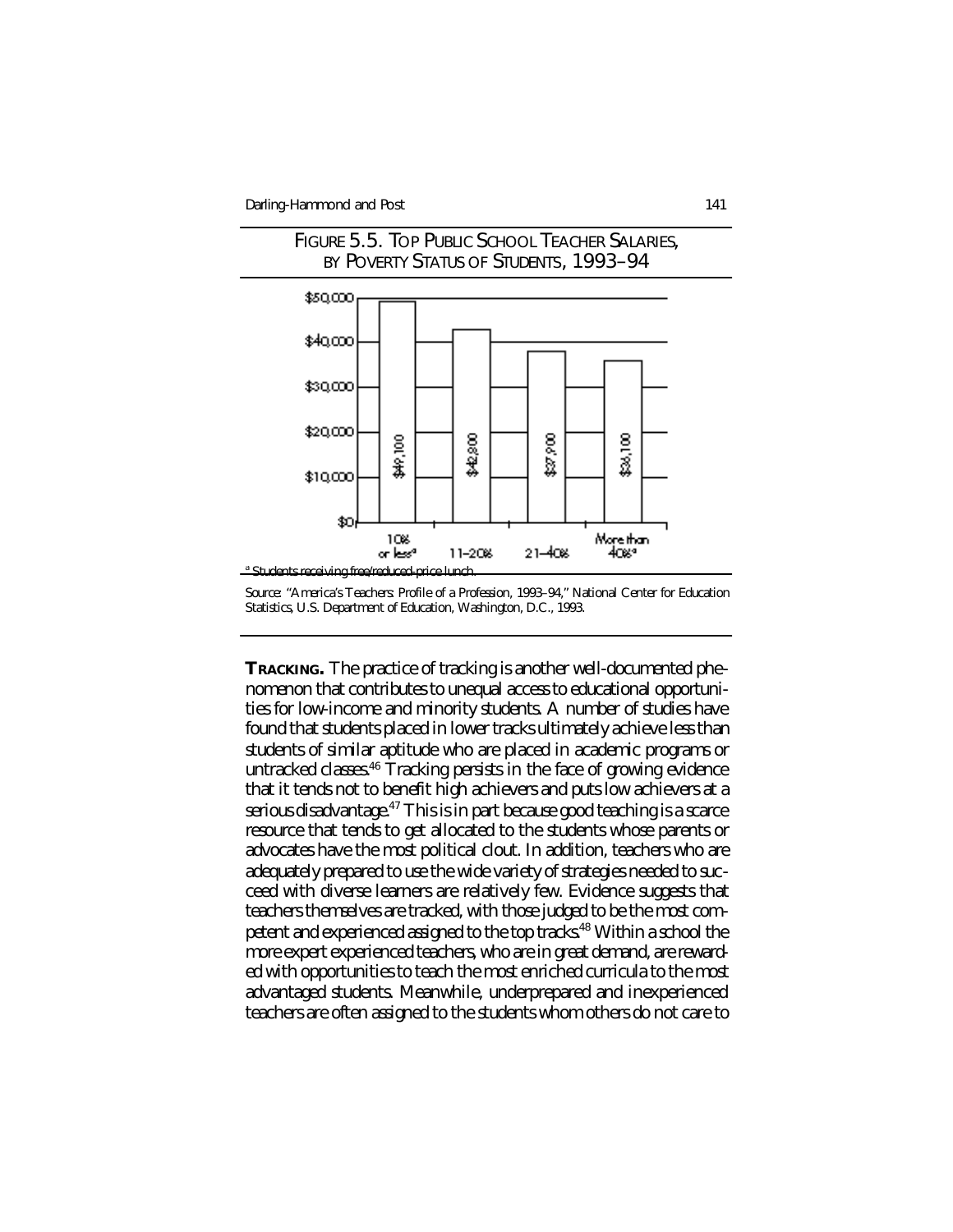teach, which leaves them practicing on the students who would benefit most from highly skilled teachers.

Although part of the reason for curriculum differentiation is the strongly held belief that only some students can profit from a challenging curriculum, another reason for the restricted access to the more rigorous courses is the scarcity of teachers who can teach in the fashion such a curriculum demands. This was the case at one very diverse school that tried to "detrack" its mathematics curriculum. The school had offered a rote-oriented curriculum to most students and a conceptually oriented program to selected students. Despite a short-lived effort to offer the more advanced program to all students, after a few years the school returned to a tracked system, in which most white students received a substantially more challenging curriculum than most students of color. The principal explained that most of the teachers found the more conceptual curriculum too difficult to teach; they lacked the mathematics and teaching skills needed to use it well. And so tracking for the students was revived primarily as a means for dealing with unequal capacities of teachers.<sup>49</sup>

In classrooms where teachers are poorly trained, students tend to receive a steady diet of worksheets and rote learning guided by superficial texts. In large part as a function of the limited skills of their teachers, students in poor schools and those placed in the lowest tracks too often sit at their desks for long periods of the day, matching the picture in column A to the word in column B, filling in the blanks, copying off the board. They work at a low cognitive level on boring tasks that are not connected to the skills they need to learn. Rarely are they given the opportunity to talk about what they know, to read real books, or to construct and solve problems in mathematics or science.<sup>50</sup> When their teachers do not know other ways to teach, the curriculum students are taught—and what they consequently learn—is quite different from what students learn in schools where good teaching is widespread.

*CONDITIONS OF TEACHING.* Teaching conditions are also distributed differently across different types of schools and of students. The lower fiscal capacity of inner-city schools that deters qualified teachers is further compounded by the nonprofessional working conditions many such schools offer, ranging from lower levels of teacher participation in decisionmaking to more dysfunctional administration. Teachers in more advantaged communities have much easier working conditions,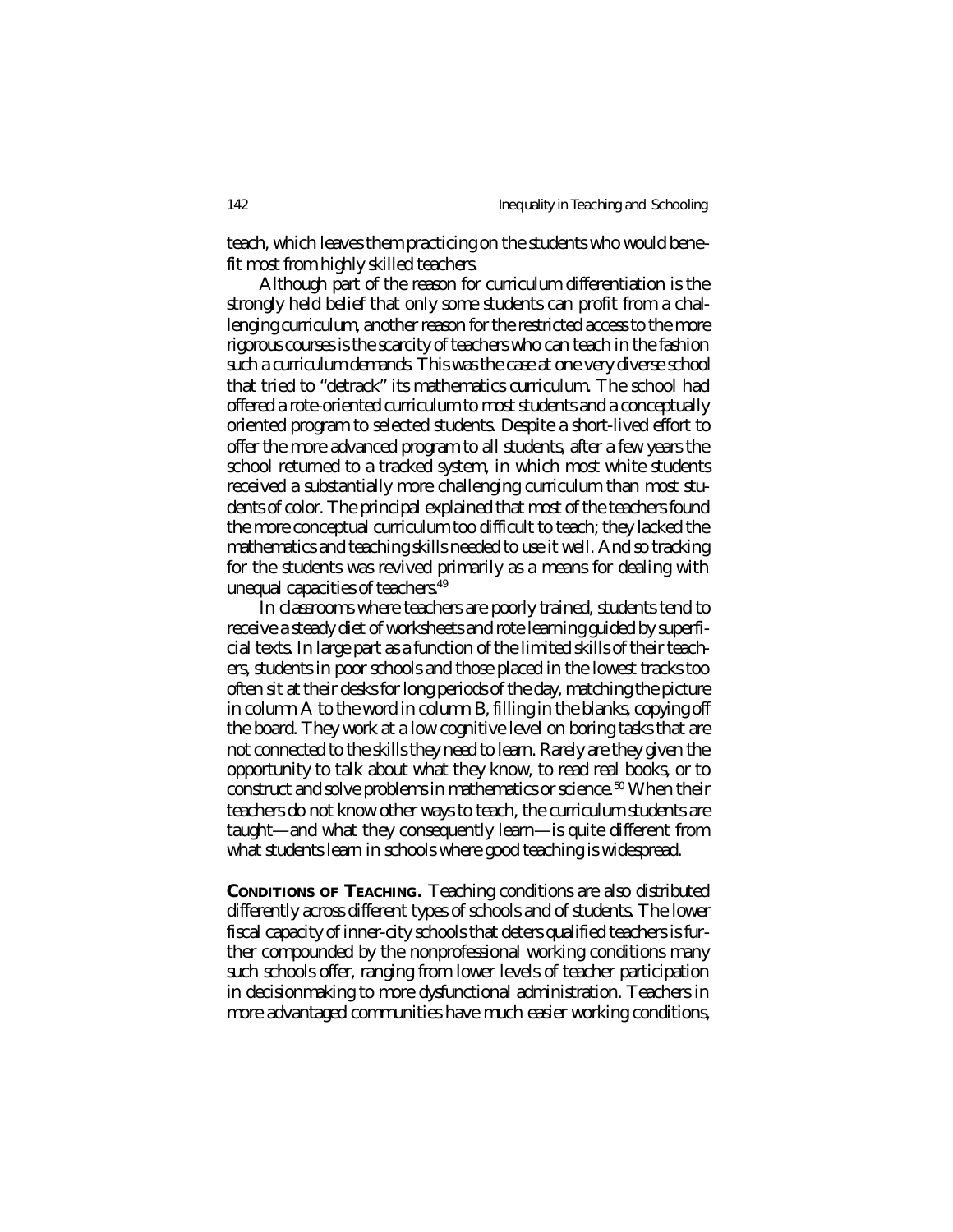including smaller class sizes and pupil loads, and much more control over decisionmaking in their schools.<sup>51</sup> In addition, reforms in teachers' workplace conditions are more evident in schools outside central cities. The uneven pace and distribution of reform across the public school system may contribute to both the causes and the effects of what is becoming a bimodal distribution of teachers.

Between 1988 and 1994, teacher attrition rates climbed from 5.6 percent to 6.6 percent of all teachers.<sup>52</sup> This was partly due to growing retirements and partly due to the continuing high rates of attrition for beginning teachers, more than 30 percent of whom leave within the first five years of teaching.<sup>53</sup> Of those who left, about 27 percent retired, 37 percent left for family or personal reasons, and 26 percent were dissatisfied with teaching or sought another career.<sup>54</sup> Not surprisingly, attrition rates were higher in high-poverty than low-poverty schools, and those who left high-poverty schools were more than twice as likely to leave because of dissatisfaction with teaching as those in lowpoverty schools.<sup>55</sup>

Teachers' plans to remain in the profession are highly sensitive to their perceptions of their working conditions. About 33 percent of public school teachers and 49 percent of private school teachers plan to remain in teaching as long as they are able, but these plans are highly dependent on how they feel about administrative support, teacher influence in decisionmaking, faculty cooperation, and resource provision. These professional factors matter even more to teachers in their decisions about where to teach than characteristics of students or communities (see Figure 5.6, page  $144$ ).<sup>56</sup>

Control over salient elements of the work environment is also an important factor in teacher retention. Those who left teaching for other employment in 1994 were more satisfied in their new jobs with their influence over policy, professional prestige, resources available, support from administrators, and manageability of work than were current teachers.<sup>57</sup> Many talented teachers leave teaching because their workplaces do not sustain teachers' adaptability, individuality, and the autonomy that they need to teach.<sup>58</sup> Research over the past twenty years shows that most teachers want more opportunities to be involved in decisionmaking, especially in areas of school policy that affect teaching, and this is related to their satisfaction, stress, and loyalty. <sup>59</sup> Yet in 1993–94, fewer than 40 percent of all teachers (and an even smaller proportion of public school teachers) felt they had much influence in determining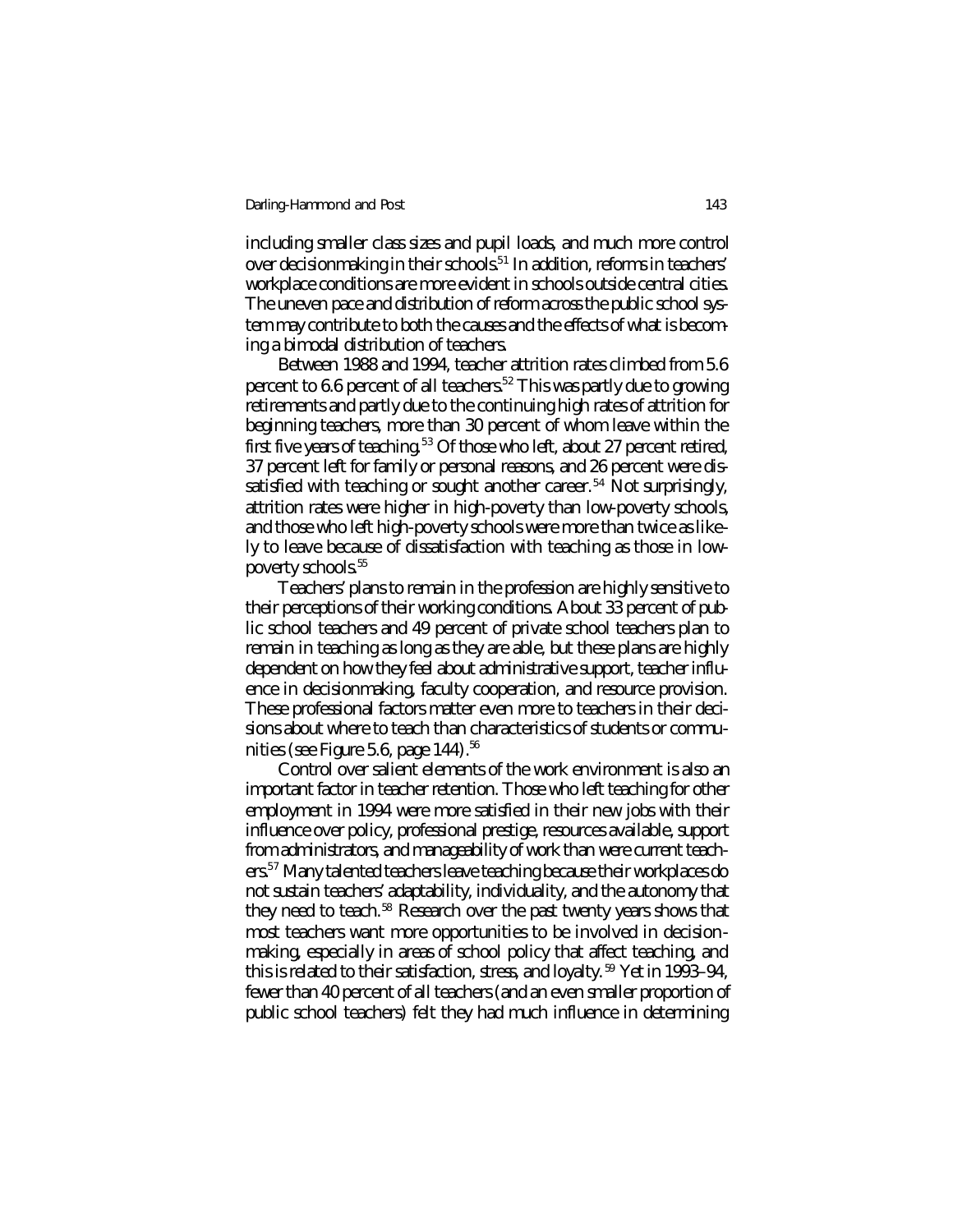

## FIGURE 5.6. PERCENTAGE OF TEACHERS WHO PLAN TO REMAIN IN TEACHING AS LONG AS THEY ARE ABLE, BY PERCEPTIONS OF THEIR WORK ENVIRONMENTS, 1993–94

school policies such as curriculum, content of in-service training, or discipline policy. <sup>60</sup> Nearly half of all teachers in 1990 (up from one-quarter in 1987) said they were not satisfied with the control they had over their professional lives.<sup>61</sup> And one out of four first-year teachers in 1990–91 reported that they had to follow rules that conflicted with their best professional judgment—a situation highly correlated with lower levels of commitment and planned retention in teaching.<sup>62</sup>

Teachers in central city schools and those schools with higher minority enrollments are least likely to report having influence over school policies in any category and most likely to believe that they have too little power at the school level.<sup>63</sup> Teachers in high-poverty schools are much less likely than others to say that they have influence over decisions concerning curriculum, texts, materials, or teaching policies. They are also much less likely to be satisfied with their salaries or to feel they have the necessary materials available to them to do their job.<sup>64</sup> This compounds the other disincentives for teaching in these schools—disincentives that include lower salaries and larger class sizes—which feed, in turn, into the disparities in teacher

*Source:* "America's Teachers: Profile of a Profession, 1993–94," National Center for Education Statistics, U.S. Department of Education, Washington, D.C., 1993.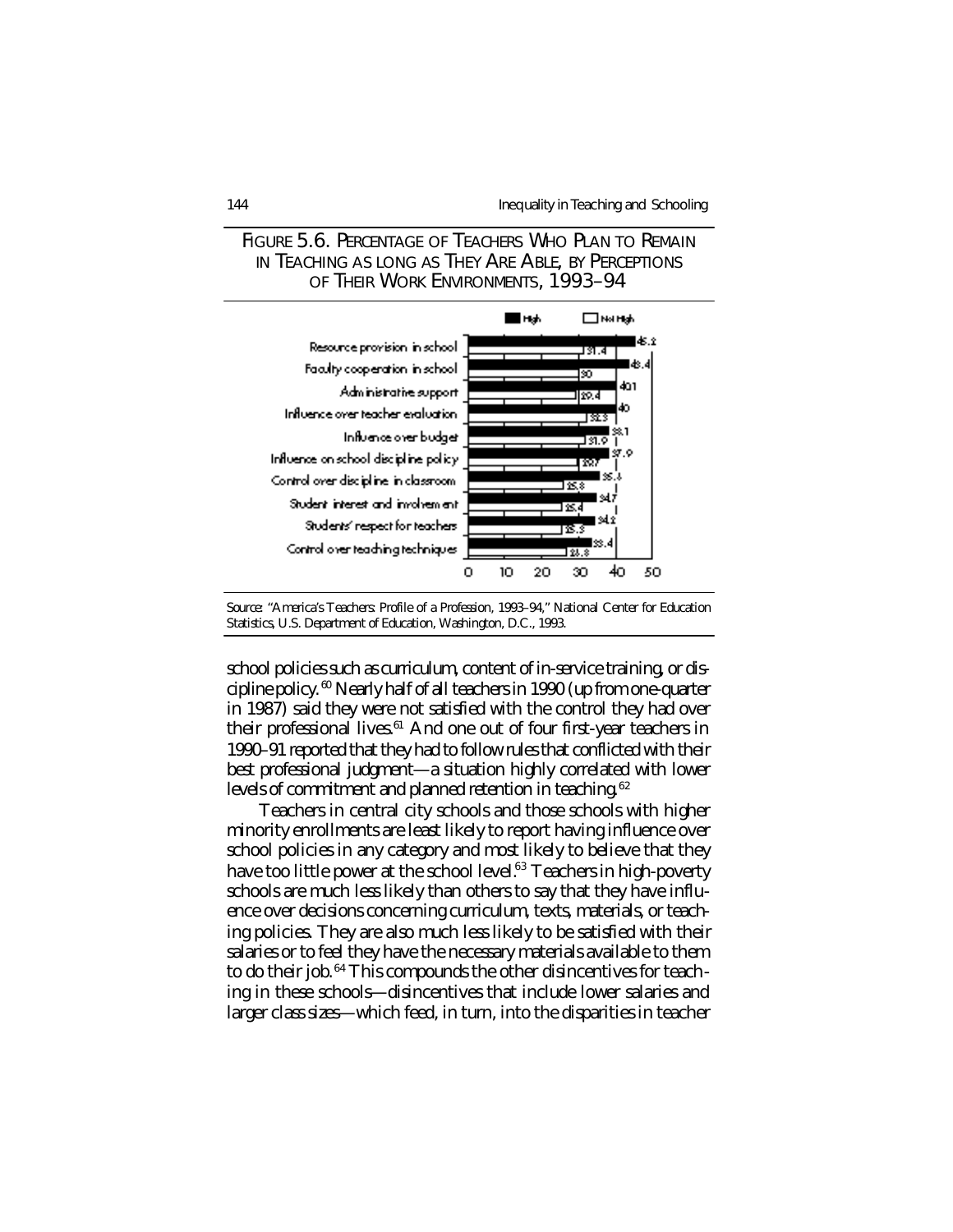qualifications and teaching quality that students in different schools experience.<sup>65</sup>

In cities that have mandated the use of "teacher-proof curricula" in the form of highly detailed, prescribed lesson plans, curriculum packages, scripted lessons, pacing schedules, and the like, the disincentives for attracting and retaining thoughtful teachers have been noted in a number of studies.<sup>66</sup> While untrained teachers sometimes welcome scripted lessons, better-prepared teachers complain that they cannot meet the nonstandardized needs of their students if they are constrained by highly prescribed curricula that are based on unvarying assumptions about when, how, and how quickly individual students will learn particular material. In recent years, such curriculum controls have been reinstated in Chicago, Washington, D.C., and Philadelphia (after similar programs were abandoned in the 1980s). Anecdotal evidence suggests that these efforts have encouraged some talented teachers to leave these districts. Similar disincentives for responsive teaching can occur if schools use scripted teaching programs, such as the most prescriptive versions of Open Court's reading program, as mandates rather than as tools that can be adapted to support instruction for different students.

Finally, there is very different access to the kinds of mentoring supports that new teachers need, especially in challenging environments. Traditionally, the newest teachers are assigned to the neediest schools and students and are left, without mentoring, to sink or swim. Many leave after a short time, and others learn to cope rather than to teach effectively. <sup>67</sup> The good news is that some states are creating induction programs to provide mentoring and support for beginning teachers. Among teachers with less than five years of experience, 55 percent report that they experienced some kind of formal induction program during their first year of teaching.<sup>68</sup> By contrast, only 16 to 17 percent of teachers with more than ten years of experience had had such help when they entered the profession.<sup>69</sup>

Like all other education policies, however, access to high-quality induction programs varies widely across the country. More than threequarters of beginners report having experienced induction supports in states that put such programs in place several years ago—Connecticut, Florida, Indiana, Kentucky, Missouri, North Carolina, Oklahoma, and Pennsylvania. However, in states like Rhode Island and Massachusetts that have relied on local initiatives, fewer than 15 percent of beginning teachers have received any kind of systematic mentoring. Inner-city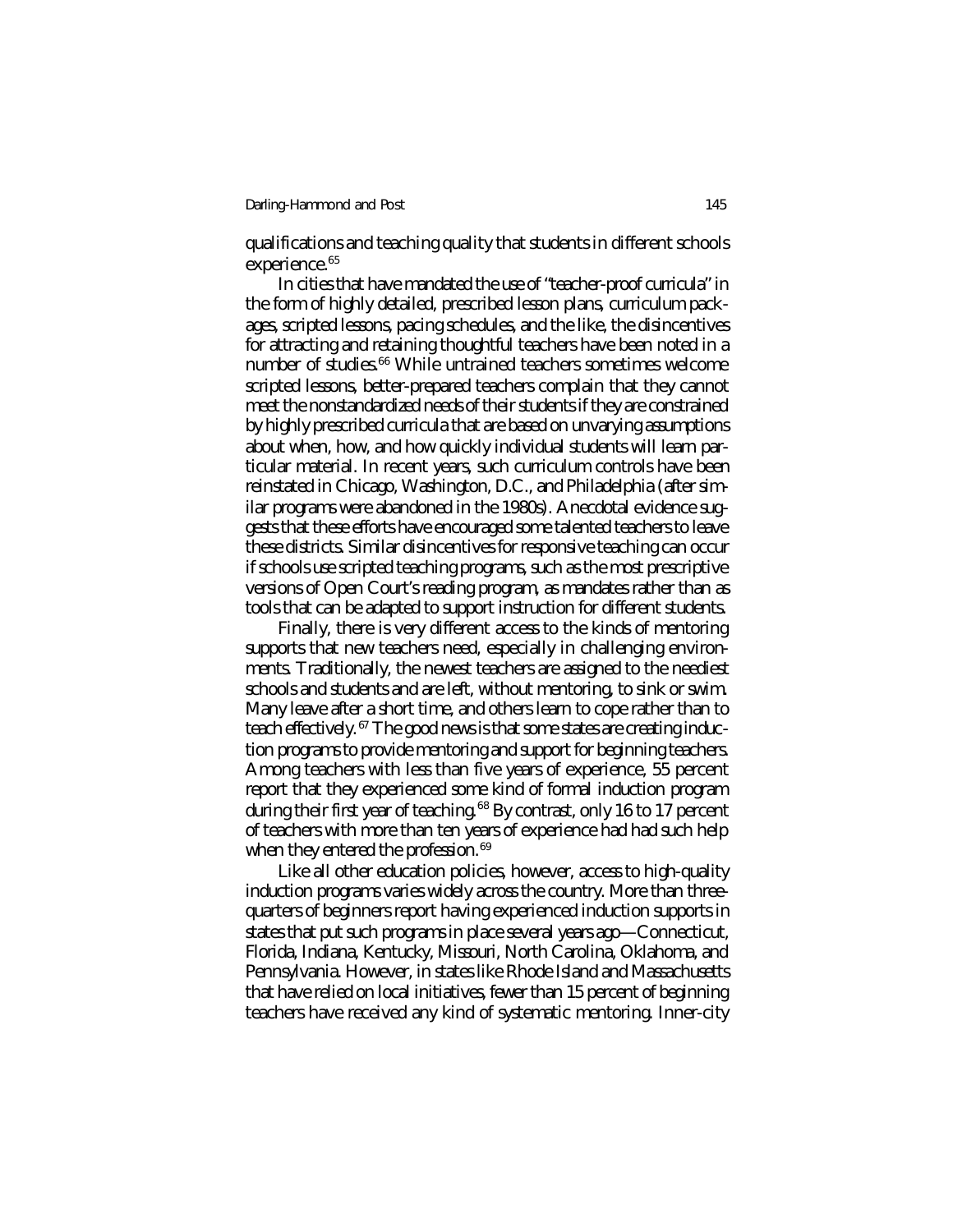schools with stretched resources and disproportionate numbers of inexperienced teachers (and commensurately fewer expert veterans) are least likely to offer adequate mentoring supports.

Meanwhile, professional development investments are often paltry, and most districts' offerings, limited to "hit and run" workshops, do not help teachers learn the sophisticated teaching strategies they need to address very challenging learning goals with very diverse populations of students. And teachers have little time to learn from one another. In U.S. schools, most teachers have only three to five hours a week in which to prepare their lessons, usually in isolation from their colleagues. They rarely have opportunities to plan or collaborate with other teachers, to observe and study teaching, or to talk together about how to improve curriculum and meet the needs of students.

In combination, these findings intersect with a growing body of research on teacher efficacy, retention, and commitment that suggests that retaining and supporting effective teachers will require restructuring schools to provide teachers with greater administrative supports, more decisionmaking input and control over their work, more useful feedback and opportunities for collegial work, and provision of material resources and supports.<sup>70</sup>

#### District Management Also Matters

While there are labor force issues and resource inequities that often put urban school systems at a disadvantage, the ways in which districts choose to organize their efforts and use their resources also matter greatly. Districts' hiring practices strongly affect the quantity and quality of teachers in the labor pool and the distribution of teachers to different types of school systems. Studies have found that some districts hire unqualified teachers for reasons other than shortages, including out-and-out patronage; a desire to save money on salaries by hiring low-cost, less qualified recruits; and beliefs that more-qualified teachers are more likely to leave and less likely to take orders.<sup>71</sup> A RAND Corporation study, for example, found that many districts emphasize teachers' ability to "fit in" and their willingness to comply with local edicts rather than their professional expertise.<sup>72</sup> When these and other new teachers leave in frustration because they are underprepared for teaching and undersupported by the current induction practices, the hiring scramble begins all over again.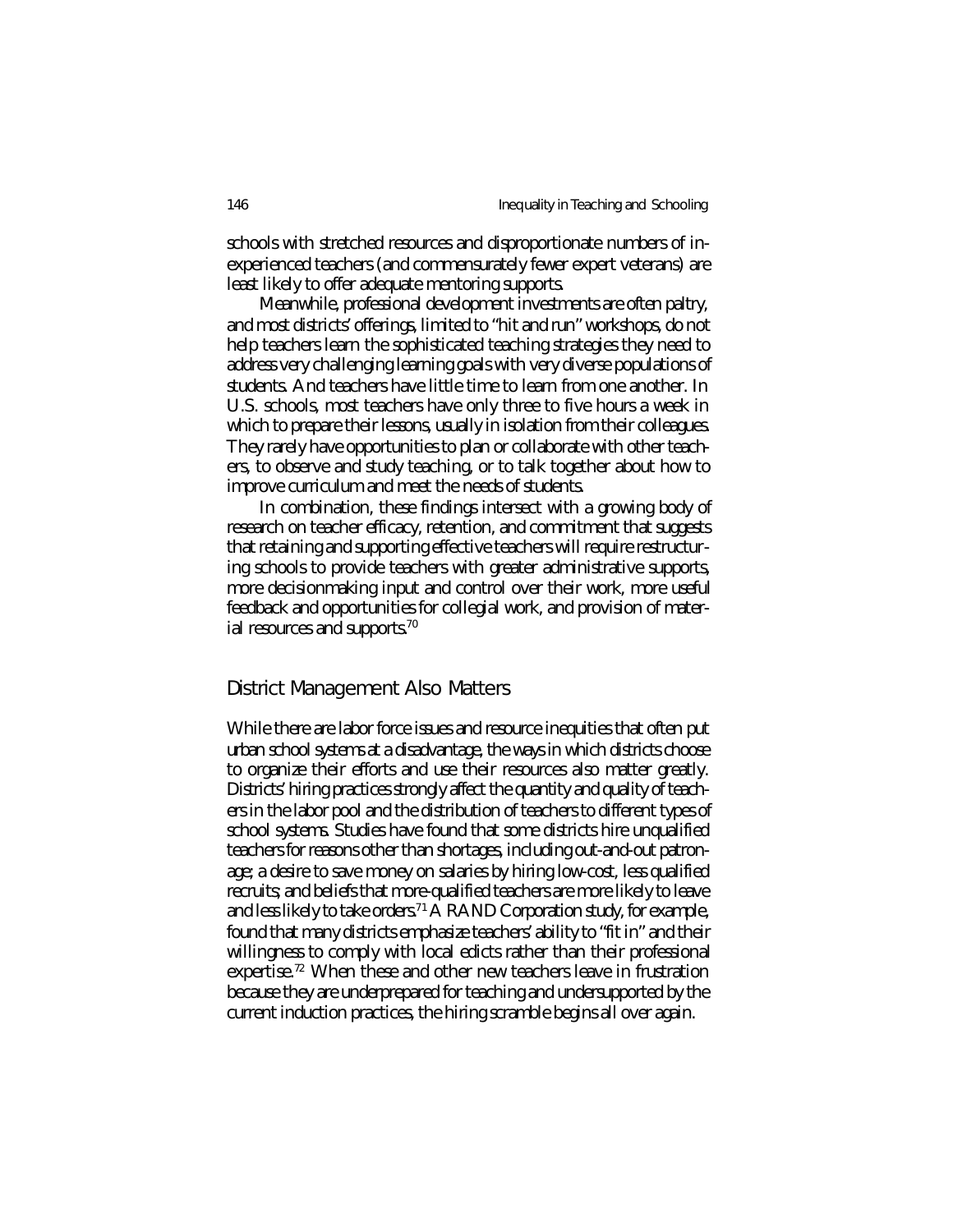Furthermore, many school districts fail to hire the most qualified and highly ranked teachers in their applicant pool because they have inadequate management information systems and antiquated hiring procedures that discourage or lose good applicants in a sea of paperwork.<sup>73</sup> These problems are particularly likely to occur in large, urban districts. Reports of vacancies and information on candidates are not always accessible to district decisionmakers. Hiring procedures are often cumbersome and bureaucratic, sometimes including fifty or more discrete steps that take many months to complete. Candidates repeatedly have their files lost, fail to receive responses to repeated requests for information, cannot secure interviews, and cannot get timely notice of job availability. Late budget notification from state or city governments and union contracts requiring placement of all internal teacher transfers prior to hiring of new candidates can put off hiring decisions until August or September, by which time candidates have decided to take other jobs. As a result of these inefficiencies, large, urban districts often lose good candidates to other districts and to nonteaching jobs.<sup>74</sup>

Other state and school district practices also can undermine highquality teacher recruitment and development. For example:

- <sup>u</sup> Many states will not accept licenses from other states without requiring new fees, tests, and often redundant course requirements. The lack of reciprocity makes it hard to get teachers from states with surpluses to those with shortages. Many districts will not hire veterans with more than seven to ten years of experience.
- <sup>u</sup> Most impose a cap on salaries they offer experienced candidates; as a consequence, highly educated and experienced teachers often find themselves passed over in favor of inexperienced and even uncertified teachers. Some are forced to take a cut in pay if they move to a new locality and want to continue to teach. Many end up leaving the profession.
- $\mathbb{I}$  Few districts provide reimbursement for travel and moving expenses.
- $^{\circ}$  Many districts place beginning teachers in the most difficult schools with the highest rates of teacher turnover, the greatest numbers of inexperienced staff, and the least capacity to support teacher growth and development. Without induction supports, many teachers leave.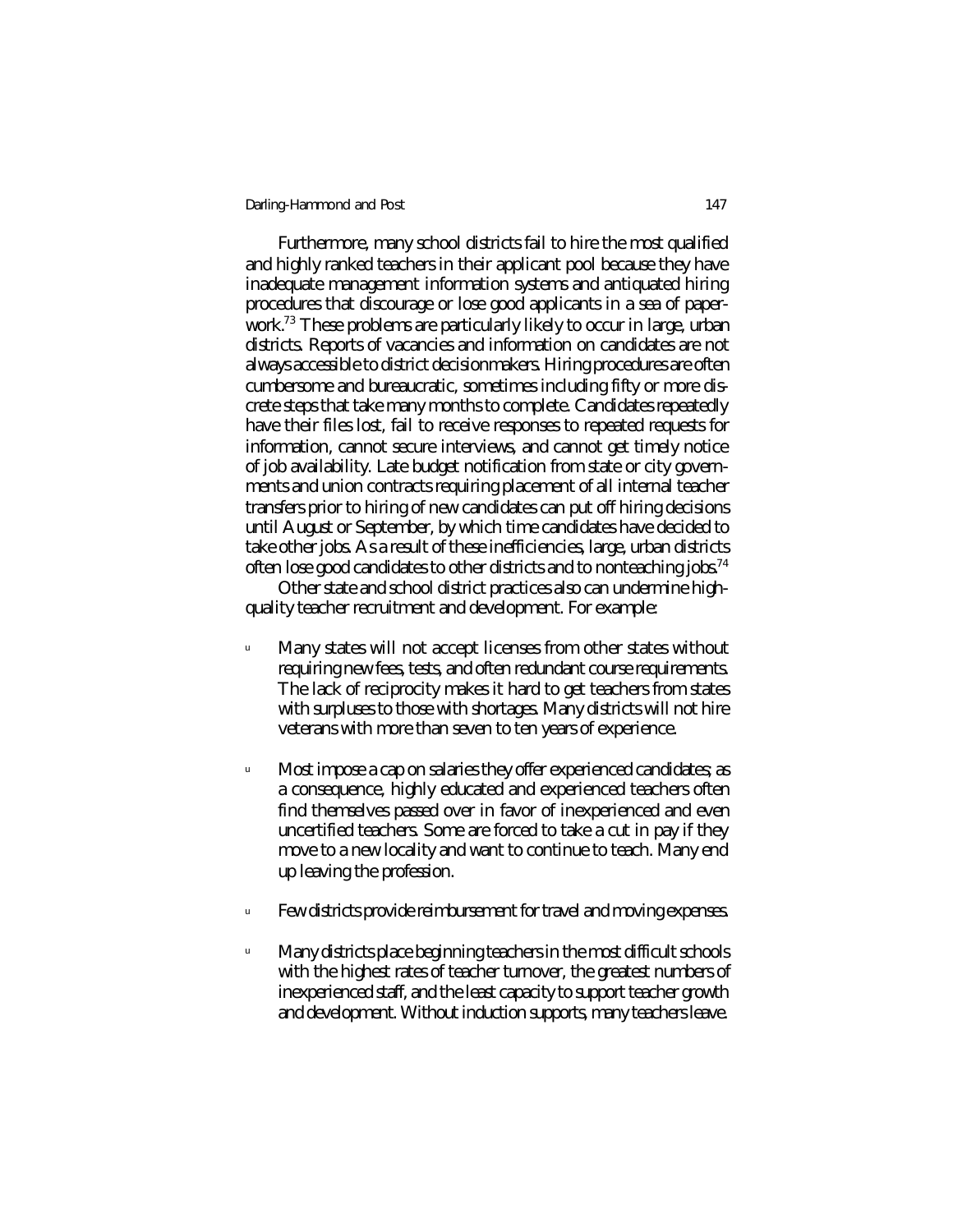Just as policies can create shortages, they also can eliminate them. Case studies of urban districts that are successful in hiring the teachers they most want and need have found that they have developed proactive outreach systems for recruiting from local colleges and from other regional and national sources, streamlined personnel systems using sophisticated information technology to make information about vacancies available to candidates and information about candidates readily available to decisionmakers, and developed systems for predicting teacher demand and making offers early in the spring, as well as strategies for ensuring that those who receive offers are made to feel welcome, wanted, and well-inducted into the school district.<sup>75</sup>

## WHAT ARE THE ALTERNATIVES?

While there are many challenges in recruiting teachers to urban and rural schools, education policy can make a difference. For example, in the post-Sputnik years, highly focused teacher recruitment programs created new pathways for attracting and preparing teaching talent (for example, the National Defense Education Act of the 1950s and the Education Professions Development Act of the 1960s). During the early 1970s, the federal Career Opportunities Program provided a total of \$129 million to support fifteen thousand teacher aides on pathways into teaching and the Urban Teachers Corps. Federal support also created Masters of Arts in Teaching programs and supported pathways for college graduates into teacher preparation and teaching. National Science Foundation initiatives in the 1960s and 1970s targeted the preparation and recruitment of mathematics and science teachers. In part because of these programs, shortages of teachers that began to appear in the 1960s were eliminated by the 1970s. In more recent years, many states and districts have overcome teacher shortages even in central cities. Proactive policy can make a difference in the availability of qualified teachers to all schools.

## Subsidies for High-Quality Training

An important point to consider when solving problems related to the supply of qualified teachers is that better-prepared teachers enter and stay in teaching at much higher rates than those who are less prepared.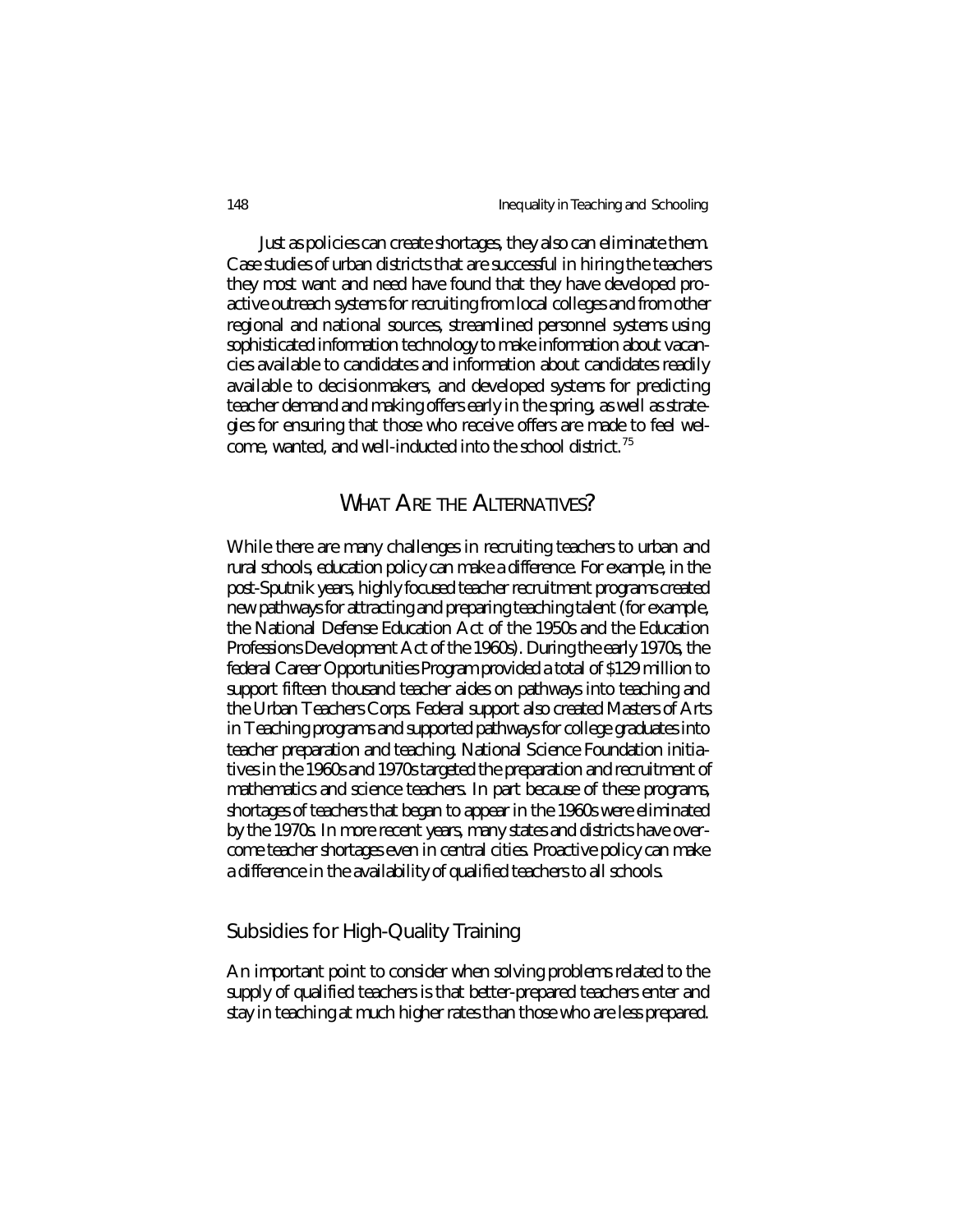For example, studies suggest that teachers from five-year programs have entry and retention rates significantly higher than those from four-year undergraduate programs, who in turn have retention rates significantly higher than those from short-term alternative or emergency certification programs. These differences are so substantial that it is actually less expensive to prepare a teacher in a high-quality program—once the costs of preparation, recruitment, induction, and replacement due to turnover are taken into account—than to train a teacher through a quick route that will leave her underprepared and vulnerable to dropping out of the profession (see Figure 5.7).

Lowering the financial and opportunity costs of acquiring teacher preparation is one means to improve recruitment, particularly for minority students. Although the funding for federal recruitment programs was discontinued in the early 1980s, some states created their own recruitment incentives when demand for teachers began to grow again in the late 1980s. One such initiative is the North Carolina Teaching Fellows program. The Fellows program, funded by the state legislature at \$8 million a year, provides \$20,000 service scholarships to four hundred highly able high school seniors a year who enroll in intensive



## FIGURE 5.7. AVERAGE RETENTION RATES FOR DIFFERENT PATHWAYS INTO TEACHING

<sup>a</sup> Estimated cost per third-year teacher per program.

*Source:* Linda Darling-Hammond, *Solving the Dilemmas of Teacher Supply, Demand, and Quality* (New York: National Commission on Teaching and America's Future, 2000).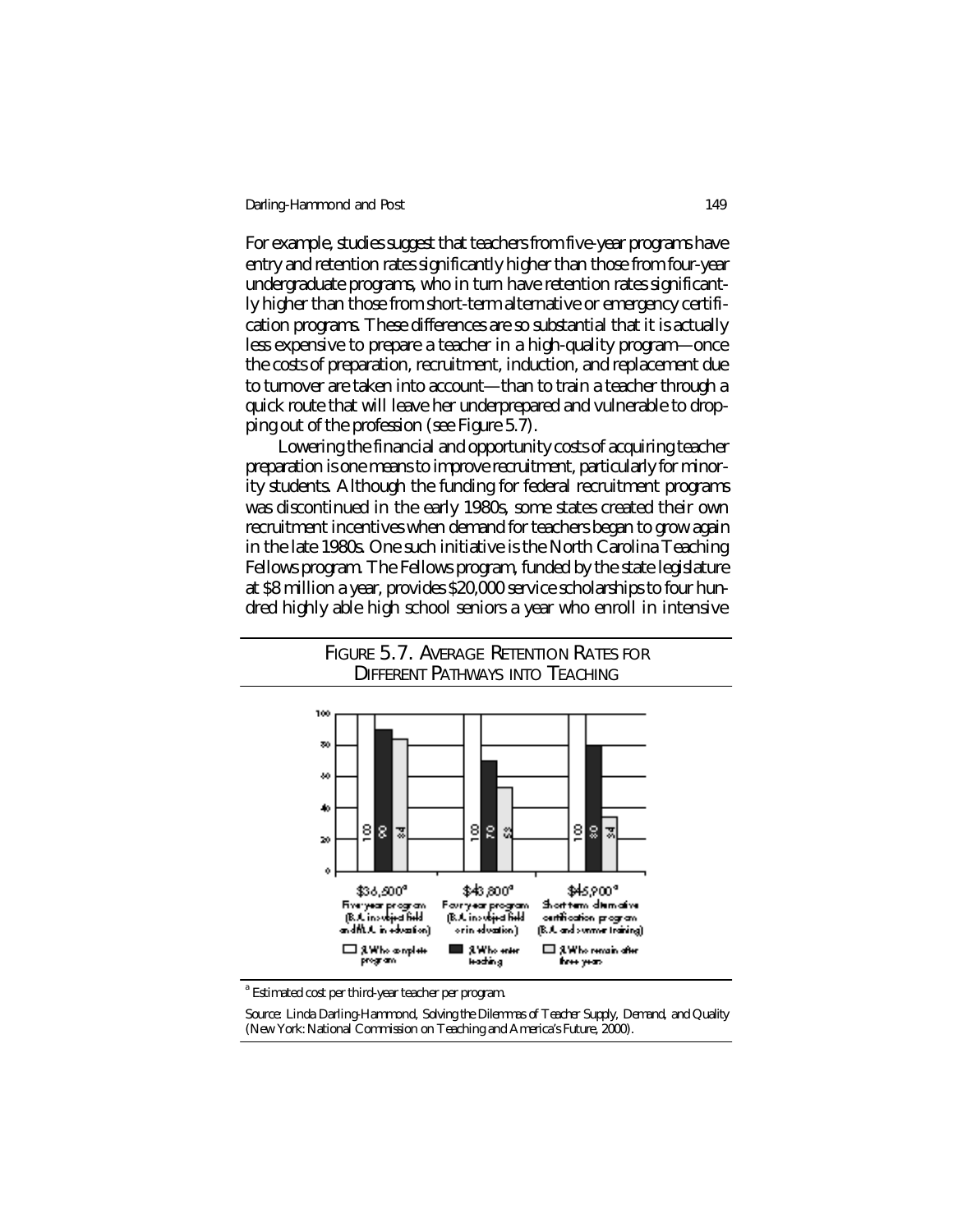teacher education programs throughout the state. These programs include special coursework and summer programs in addition to the usual preparation teaching entrants would receive. The fellows do not have to pay back their scholarships if they teach for at least four years in North Carolina schools. The program has recruited more than four thousand fellows to teaching—a disproportionate number of them males and minorities and many in high-need fields like math and science and in urban school districts.

A recent study of the program found that 75 percent of all fellows had completed their four-year obligation and were still teaching in the public schools.<sup>76</sup> In another recent evaluation, principals reported that the fellows' first-year classroom performance far exceeded that of other new teachers in every area assessed. The fellows, who had had more extensive preparation than most other new teachers in areas relating to student diversity and assessment, felt that their teacher education programs had prepared them well for the multiple and demanding roles they play as teachers. They stressed both the importance of this preparation and a desire for additional learning opportunities.<sup>77</sup>

Some urban districts have pursued their own recruitment initiatives for teacher preparation. In recent years, New York City—once a hiring source for thousands of unlicensed teachers annually—has worked to ensure qualified teachers for all of its students by streamlining hiring procedures and aggressively recruiting well-prepared teachers through partnerships with local universities. In 1997, New York filled two-thirds of its fifty-five hundred vacancies with fully qualified teachers, whereas in 1992 it had filled only one-third of a smaller number of positions with qualified teachers. During these years the number of uncertified teachers in the city was decreased by more than half.

Key to this success are a series of efforts that bring the city's recruiters directly to students in local preparation programs each spring; offer interviews and tests on college campuses; recruit teachers in highneed areas like bilingual and special education by offering them scholarships and forgivable loans to complete their training; work with universities and local districts to bring well-trained prospective teachers into hard-to-staff schools as student teachers, interns, and visitors; make offers to well-qualified candidates much earlier in the year; and streamline the exchange of information and the processing of applications. More efforts are under way to create automated systems for projecting vacancies and processing information, to decentralize interviews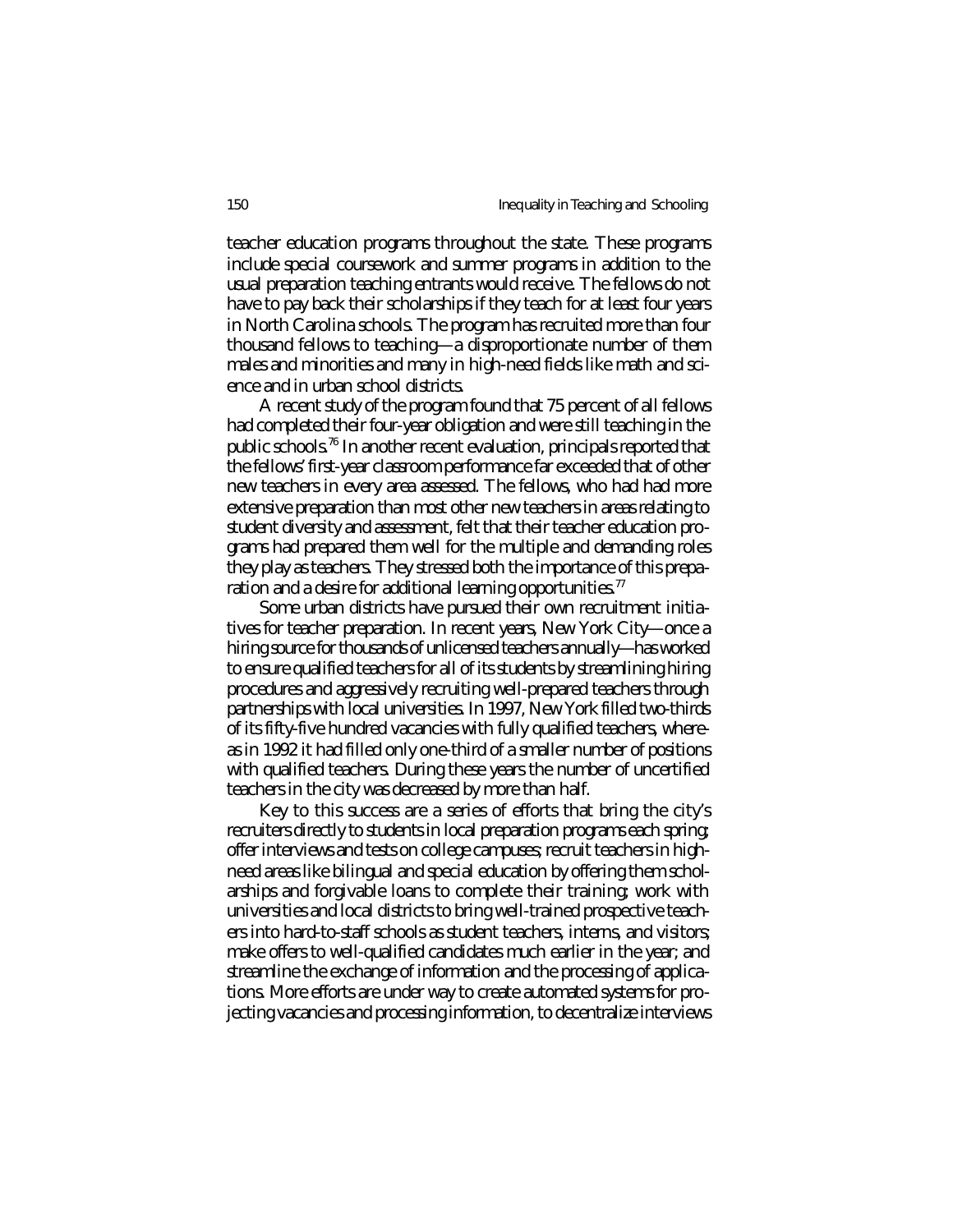to principals and committees of teachers in local schools, and to strengthen partnerships with local colleges.

### Salaries

Clearly, recruitment into teaching is also a function of the competitiveness of wages and other job benefits. In fact, based on his research in Texas, Ron Ferguson argues that districts with greater numbers of lowincome and minority students need to pay a higher salary to attract the same quality of teachers as districts with students from more affluent families.<sup>78</sup> In recent years, a few districts have experimented with bonuses or added salary increments to attract recruits for fields with shortages or for hard-to-staff schools; however, only about 10 percent of all school districts are trying any of these strategies (see Figure 5.8, page 152).

There is little evidence about the effectiveness of most of these targeted efforts. In his research on what are sometimes called "combat pay" programs, James Bruno found that incentives such as paying bonuses to teachers in hard-to-staff schools are not sufficient to retain them or enhance their teaching. Rather, combat pay programs "tend to be superficial approaches to a problem that demands careful study to determine why teachers are leaving certain schools in the first place."<sup>79</sup> Bruno identifies several problems that have resulted from this strategy: draining teachers from similar schools that do not qualify for combat pay; district difficulties in maintaining the financial obligation over time (particularly once any special funding for the program has expired); and the lack of support and supervision after teachers are hired to ensure that the goals of the program—teacher retention and instructional improvement—are being met. He concluded that if teacher support and classroom performance are not addressed as well, combat pay or similar programs based on financial compensation will not be successful in improving students' education.

A more systematic approach seeks to address teacher salaries and supports through reallocation of state resources. One major cause of teacher shortages in cities and poor rural districts is that few states have equalized school funding or teachers' salaries so that districts can compete equally in the market for well-prepared teachers. Having experienced severe shortages of qualified teachers in its cities for more than two decades, Connecticut sought to rectify this situation in 1986. With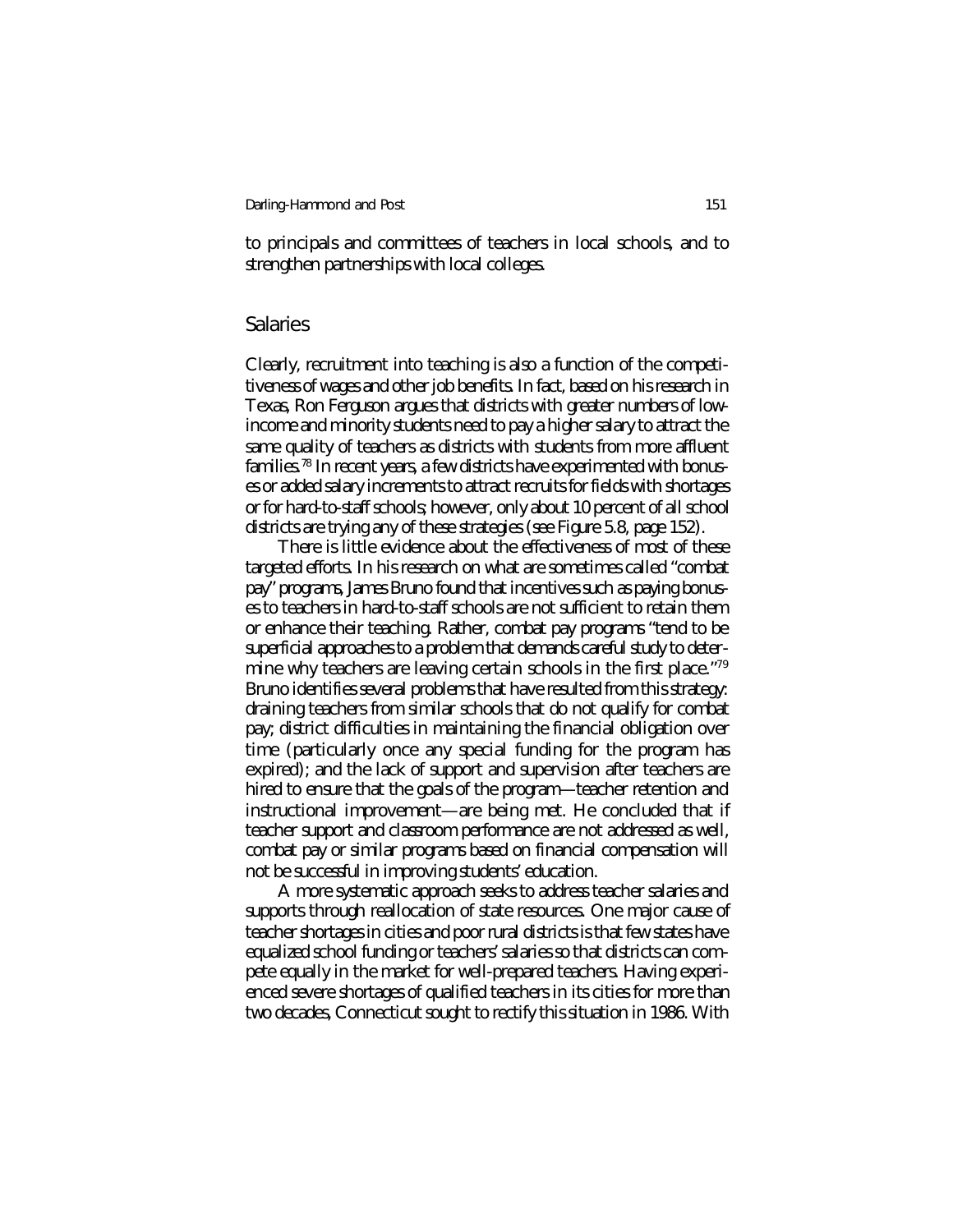



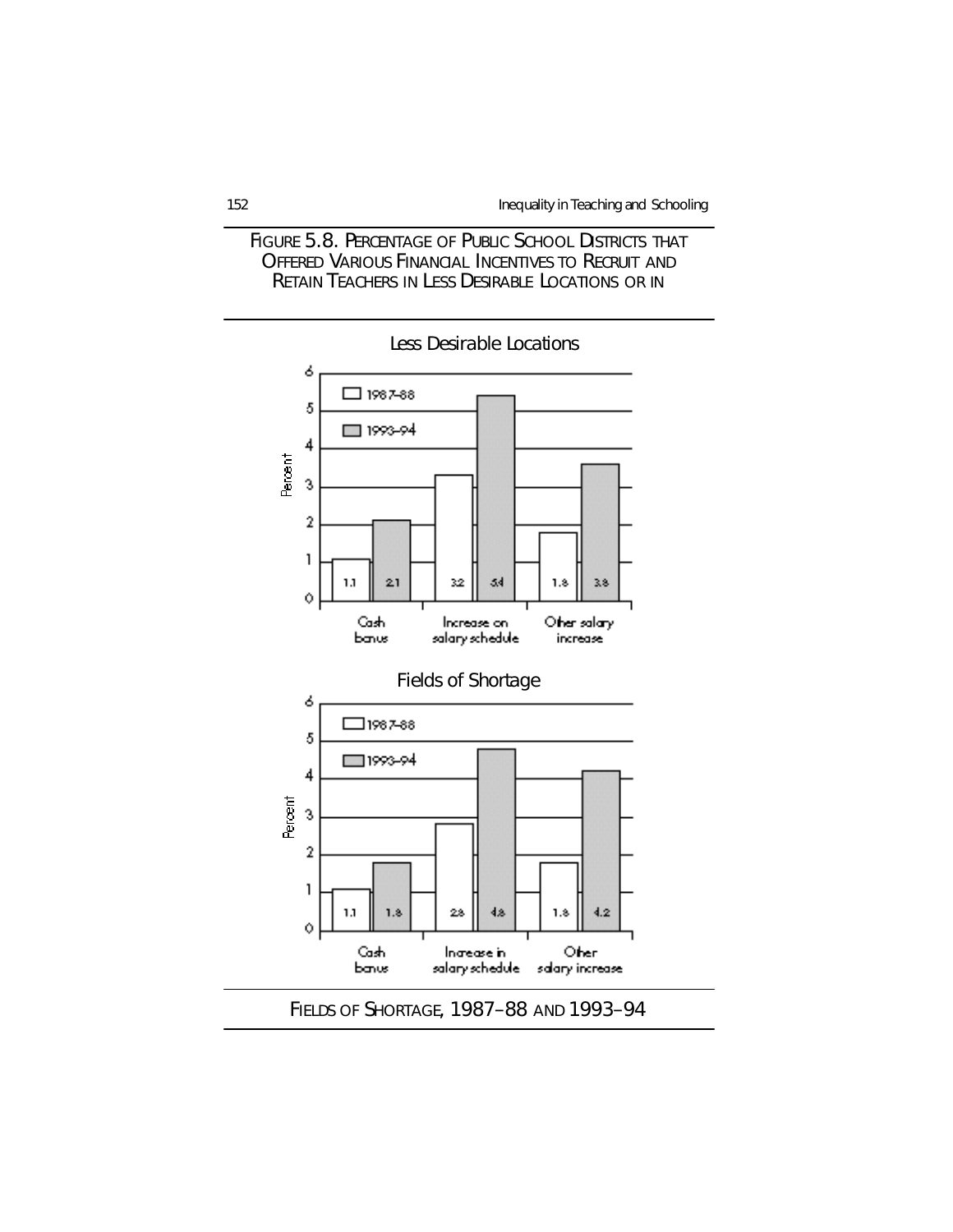a major investment through its Educational Enhancement Act, Connecticut spent over \$300 million in 1986 to boost minimum beginning teacher salaries for qualified teachers in an equalizing fashion that allocated more funds to needy districts than to wealthy ones. This made it possible for low-wealth districts to compete in the market for qualified teachers and for all districts to offer market-competitive wages. This initiative eliminated teacher shortages in the state, even in the cities, and created surpluses of teachers within three years. At the same time, the state raised licensing and teacher education standards, instituted performance-based examinations for licensing and a state-funded mentoring program for beginning teachers, required teachers to earn a master's degree in education for a continuing license, invested in training for mentors, and supported new professional development strategies in universities and school districts. Since then, Connecticut has posted significant gains in state rankings, becoming one of the top-scoring states in the nation in mathematics and reading despite an increase in the proportion of students with special needs during the  $1990s$ .<sup>80</sup> Equalization of salaries and improvements in teacher education and induction have led to similar reductions in teacher shortages and improvements of teacher qualifications in states such as Kentucky and North Carolina as well.<sup>81</sup>

#### Streamlined Selection and Proactive Recruitment

As noted above, many large districts have hiring procedures that are so cumbersome and dysfunctional that they chase the best-prepared candidates away instead of aggressively recruiting them. Large districts like New York City, Chicago, and Los Angeles with underfunded, nonautomated personnel offices may have thousands of qualified candidates annually who are not hired because their files are lost, their calls are not returned, or they become discouraged after waiting months to get an interview. New York City's efforts to address these problems made a major dent in the city's teacher shortage during the late 1990s.

Another glimpse of the possible can be seen in the New Haven Unified School District, located midway between Oakland and San Jose, California, which serves approximately fourteen thousand students from Union City and south Hayward. Three-quarters of these students are minorities, and most of them are from low-income and working-class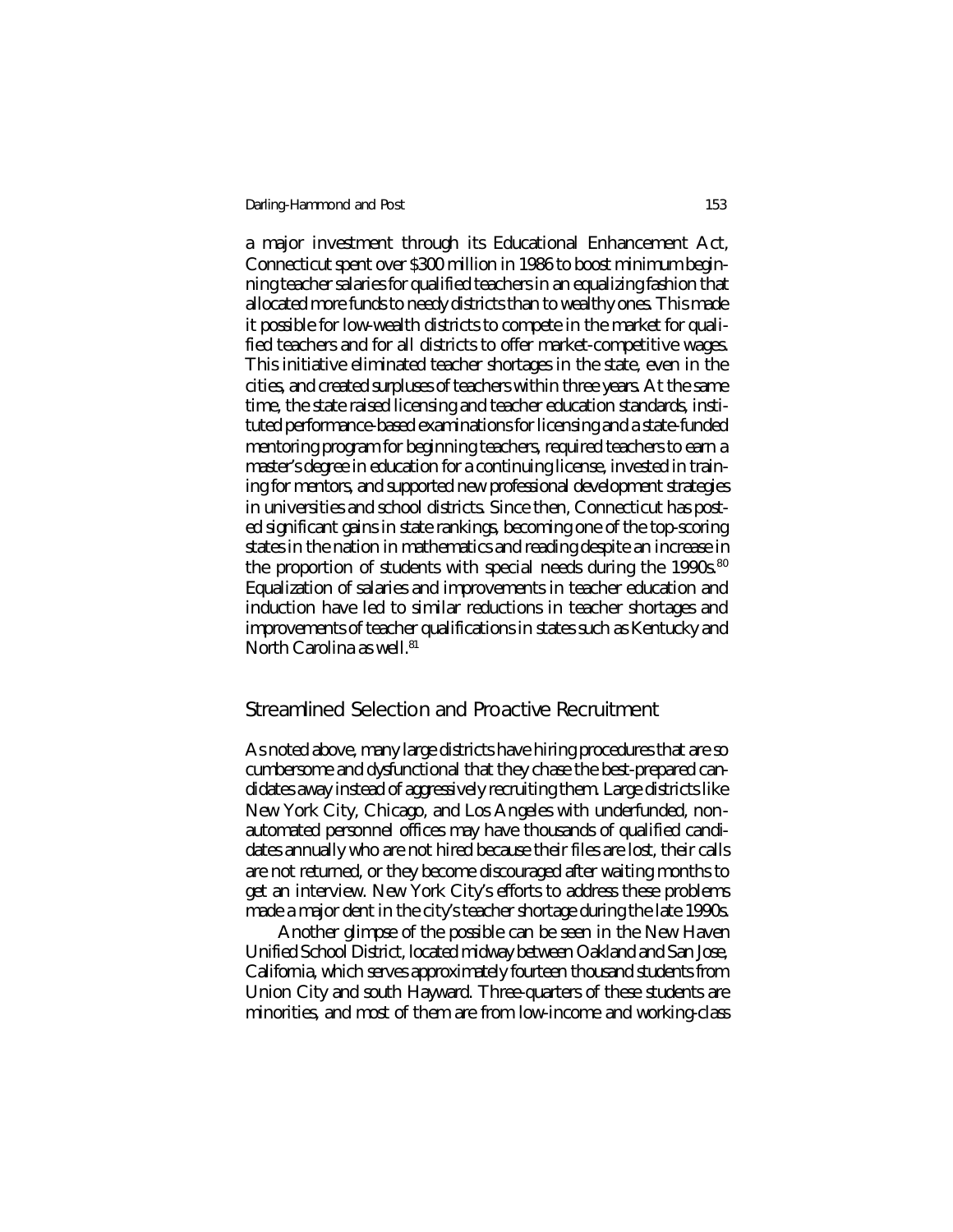families. Twenty years ago, the district was the most impoverished district in a low-income county, and it had a reputation to match. Families who could manage to do so sent their children elsewhere to school. Today, the New Haven Unified School District, while still a low-income district, has a well-deserved reputation for excellent schools—despite its lower per pupil expenditures than many surrounding districts. Every one of its ten schools has been designated a California Distinguished School. All have student achievement levels well above California norms for similar schools. The district has had to close its doors to out-of-district transfers because schools are bulging at the seams. Still, families try every trick in the book to establish a New Haven district address because they know their children will be well taught.

When school districts across California scrambled in recent years to hire qualified teachers, often failing to do so, New Haven had in place an aggressive recruitment system and a high-quality training program with local universities that allowed it to continue its long-term habit of hiring well-prepared and committed teachers from diverse backgrounds to staff its schools.<sup>82</sup> One factor in this success is that New Haven spends the lion's share of its budget on teachers' salaries. But the efficient recruitment system is also instrumental in maintaining a high-quality teaching staff. For example, while nearby Oakland spends substantially more money per pupil, New Haven's beginning teacher salaries are nearly one-third higher. And as Oakland hires large numbers of unqualified teachers as its dysfunctional personnel operations keep many qualified teachers from entering the system,<sup>83</sup> New Haven's personnel office uses technology and a wide range of teacher supports to recruit from a national pool of exceptional teachers. Its website posts all vacancies and draws inquiries from around the country. Each inquiry receives an immediate e-mail response. With the use of electronic information transfer (for example, the personnel office can send vacancy information directly to candidates and applicant files to the desktop of any administrator electronically), the district can provide information to potential applicants that urban districts might never think would be available to them. Viable applicants are interviewed within days in person or via video-conference (through a local Kinko's), and if they are well qualified with strong references, they may be offered a job that same day. Despite the horror stories one often hears about the difficulty of out-of-state teachers earning a California teaching credential, New Haven's credential analyst in the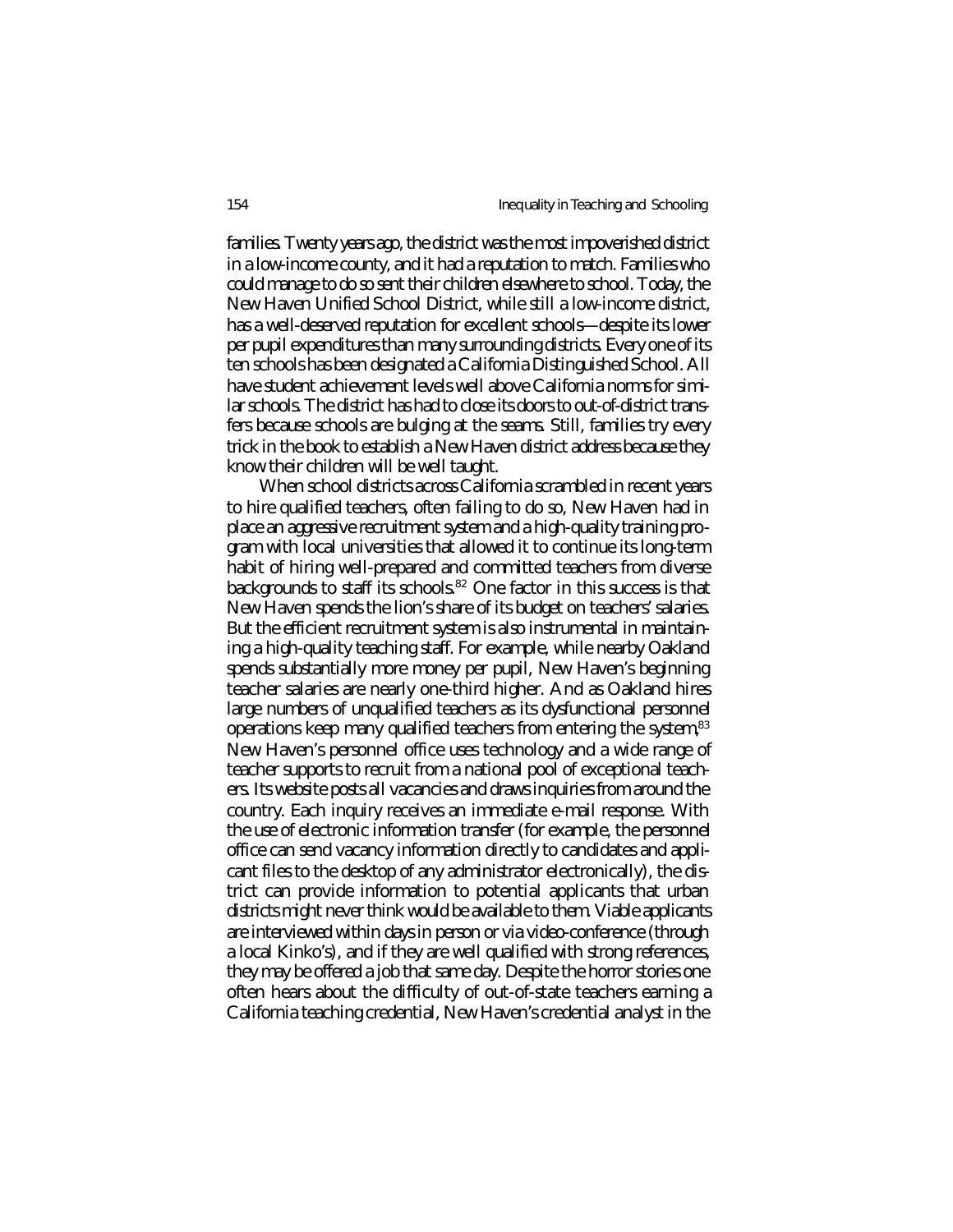personnel office has yet to lose a teacher recruited from out of state in the state's credentialing maze.

## Mentoring and Induction for Beginning Teachers

Another significant strategy for recruiting teachers to the New Haven Unified School District is its long-term investment in teacher education. The district was one of the first in the state to implement a Beginning Teacher Support and Assessment Program that provides support for teachers in their first two years in the classroom. All beginning teachers receive support from trained mentors who are given a lighter teaching load to free-up enough released time for this responsibility. Many beginning teachers report that they chose to teach in New Haven because of the availability of this strong support for their initial years in the profession. In addition, with the California State University at Hayward, the district designed an innovative teacher education program that combines college coursework and an intensive internship conducted under the close supervision of school-based educators. Because interns function as student teachers who work in the classrooms of master teachers rather than as independent teachers of record, the program simultaneously educates teachers while protecting students from untrained novices and providing quality education. The fruits of these efforts show in New Haven's steadily rising student achievement as well as its success in finding and keeping good teachers.

New Haven's investment in mentoring beginning teachers has been replicated elsewhere, with similar results. The number of teachers who participated in formal induction programs almost doubled during the decade from 1981 to 1991 and more than tripled since the early 1970s.<sup>84</sup> By 1991, 48 percent of all teachers with fewer than three years' experience and 54 percent of public school teachers had participated in some kind of induction program during their first year. Depending on how the programs are designed and the kinds of supports they provide, these induction initiatives may make a substantial difference in teacher recruitment and retention.

The importance of mentors to new teachers is now well documented in research on induction and learning to teach.<sup>85</sup> When teacher educators were surveyed about critical issues in teacher education in 1989, the issue ranked highest was the need for mentoring beginning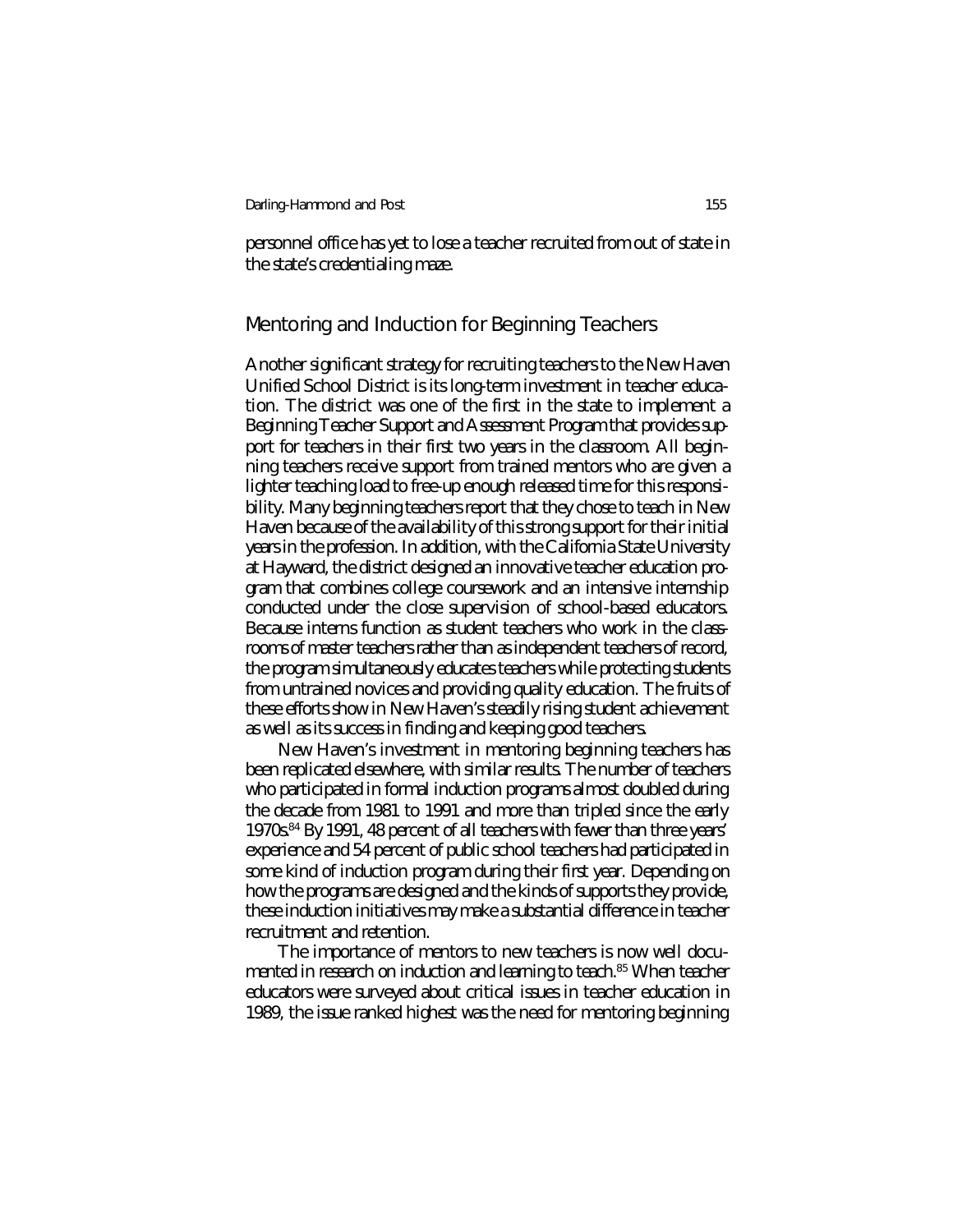teachers during their first year of practice.<sup>86</sup> Teachers of all experience levels agree on the importance of supervised induction. When asked what would have been most helpful in their first years of teaching, 47 percent of respondents in a Metropolitan Life survey of teachers said a skilled, experienced teacher assigned to provide advice and assistance and 39 percent said more practical training, such as a year's internship before having their own classroom.<sup>87</sup> In addition to providing vital guidance and learning for new teachers, teacher mentoring reduces the attrition of beginning teachers from the profession.<sup>88</sup>

The likelihood that mentor programs will have these salutary effects depends on how they are designed. Across the country, mentor programs vary in the amount of resources they provide for participating teachers. Some are unfunded and voluntary, and mentors and participants consult on their own time. Others provide compensation for the mentor in the form of additional pay and release time. In some districts, mentors are released from classroom responsibilities full- or parttime for one or two years. In other districts, mentors and beginning teachers are provided a limited amount of release time, so they can visit and observe in each others' classrooms.

Previous research on state-level teacher induction programs shows major differences in the strategies adopted during the 1980s. While places like California and Connecticut funded mentor programs, many other first-wave induction programs focused on evaluation rather than mentoring, requiring new teachers to pass an observational evaluation before they received a continuing license. Most such programs did not fund mentoring, and the mandated evaluation strategies typically rated new teachers on how well they demonstrated a predetermined list of behaviors rather than on whether they developed effective practices appropriate to their contexts and content areas. Since then, more states and districts have sought to create programs that support new teachers in the guided development of good practice through mentoring and self-assessment that promote higher levels of effectiveness.<sup>89</sup>

Successful programs allow mentors to be flexible in addressing the individual needs of each new teacher. Gayle Wilkinson surveyed firstyear teachers about their needs for assistance in planning lessons and for help with classroom procedures, teaching methods, making difficult decisions, and making decisions about discipline.<sup>90</sup> She found that new teachers had very diverse responses regarding the amount of assistance they desired in these categories. Instead of a prescriptive induction program,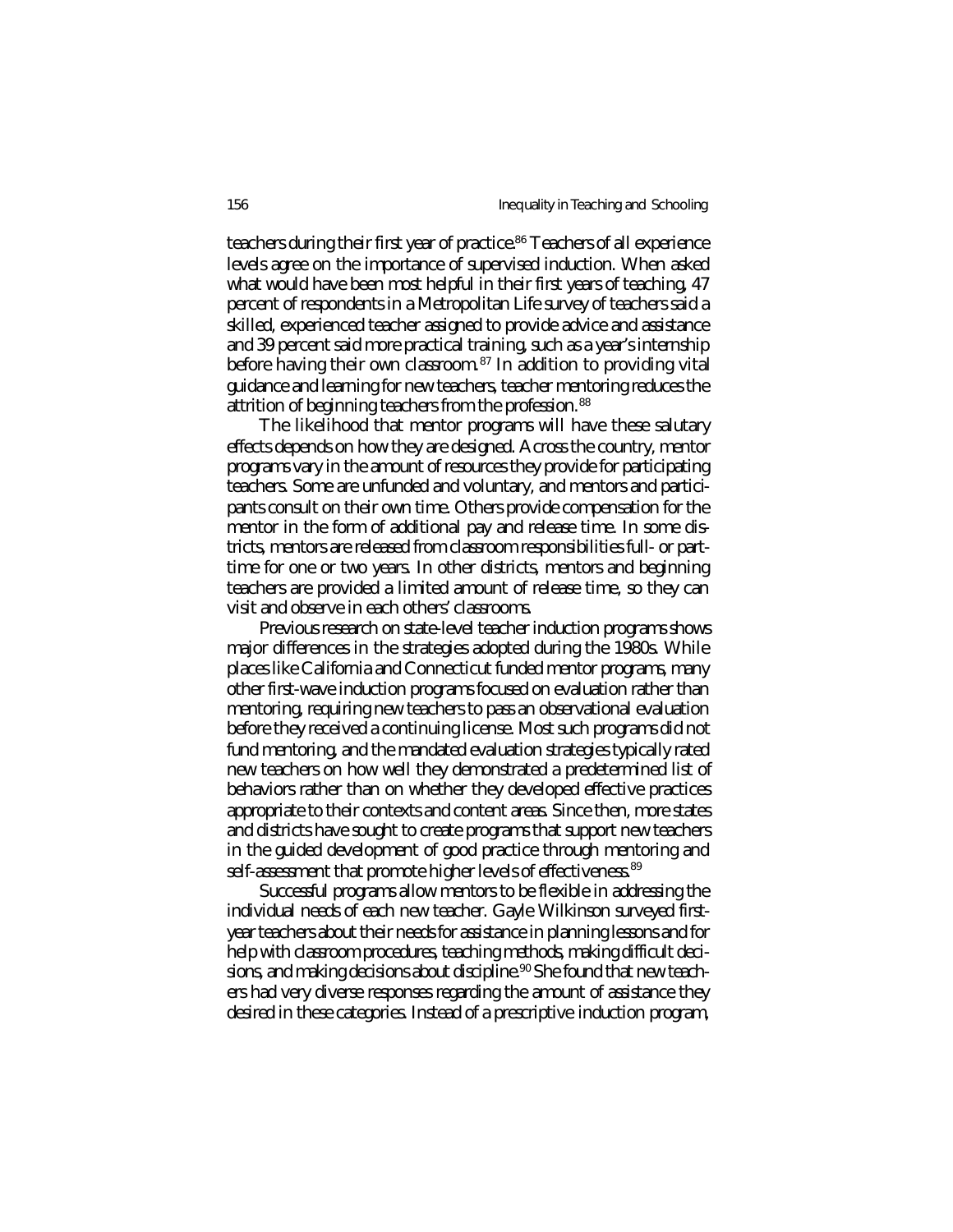Wilkinson recommends programs that are designed to "accommodate beginning teachers who are developmentally at different stages, who have different needs and require various types of assistance."<sup>91</sup> This recommendation is supported by Terry Wildman and colleagues who studied 150 mentor-beginner pairs and concluded that the diversity of contexts for mentoring requires flexibility in mentors' roles, which should not be overly prescribed. They conclude that "[m]entoring, like good teaching, should be defined by those who carry it out."<sup>92</sup>

There is no one formula for mentoring, but successful models have some common features. Connecticut's statewide induction program, Beginning Educator Support and Training (BEST), which began in 1986, is designed with a three-tiered training model for mentors to accommodate their different degrees of prior mentoring experience. The BEST program also includes an assessment component, which ultimately determines licensure for new teachers. From the beginning, BEST has involved classroom teachers in the planning and development of the program. Teachers serve both as mentors and evaluators, but different people serve each function. The fact that mentors are responsible for helping teachers develop classroom competencies that will ultimately be observed and assessed creates an incentive for the recruitment and selection committee to choose strong mentors.<sup>93</sup> Mentoring in the BEST program provides many different kinds of assistance to new teachers. Mentors confer with beginners, demonstrate lessons, model strategies, and observe and are observed by the beginners. University-based seminars designed to help each new cohort of beginning teachers understand the state standards and assessments—and the teaching they call for—are also now a part of the beginning teacher program. An emphasis is placed on reflection in the seminars as well as in the mentoring program; a recent study found that "the thinking of both the beginning teacher and the mentor is enhanced as they 'puzzle about' and discover reasons for classroom decisions together."<sup>94</sup>

The BEST program serves a vital role for the mentors as well as the beginners: "New opportunities for professional growth, specifically in developing analytical, reflective, and communication skills, have been cited by nearly all mentors as having had a major impact on their perception of themselves and as having improved their teaching."<sup>95</sup> Extremely low attrition of beginning teachers in Connecticut contributes to continuing surpluses; and the state has eliminated the revolving door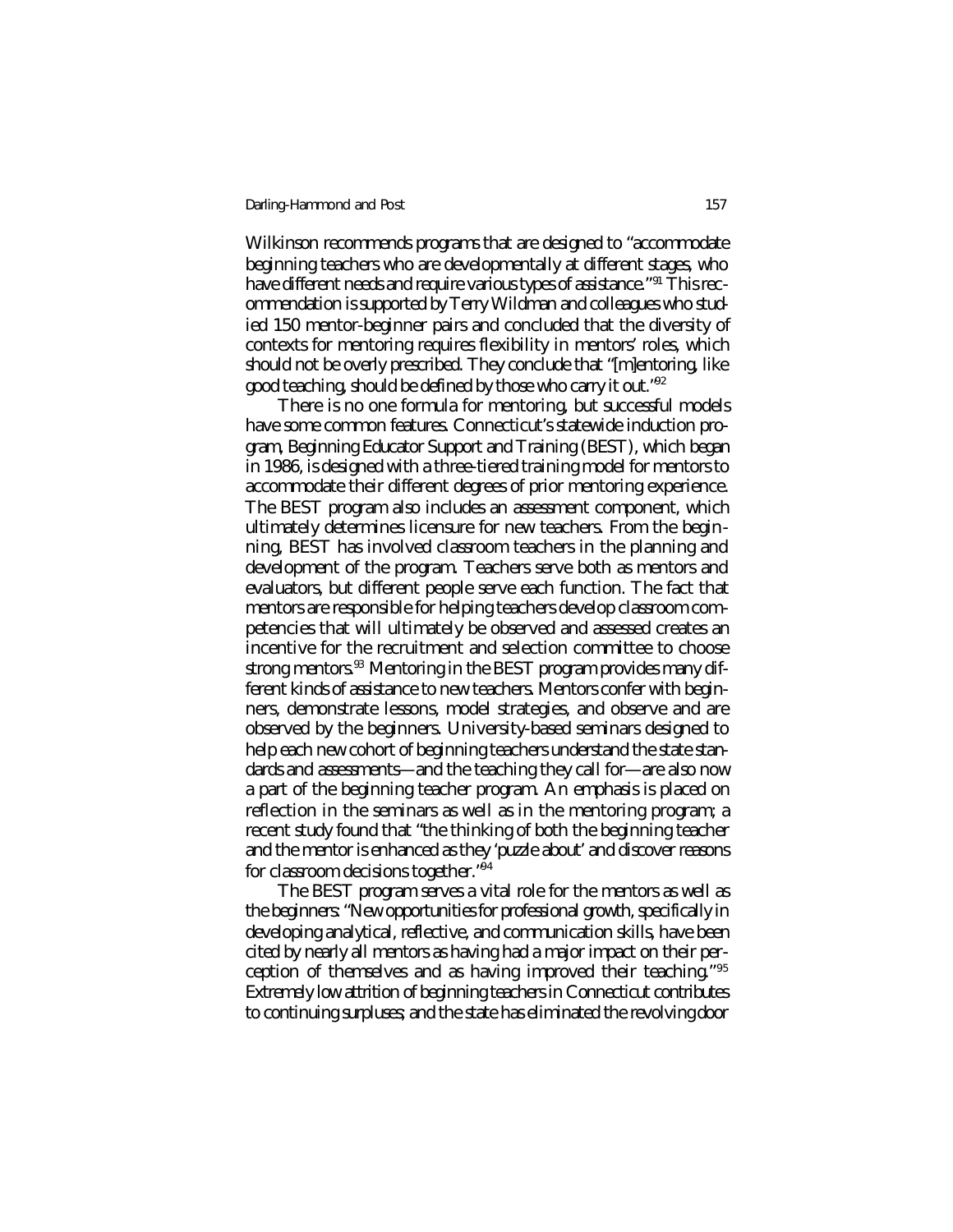that had once required the state to replace large numbers of teachers each year.

Connecticut's practice of establishing cohort groups comprised of new teachers is supported by research suggesting that novice teachers benefit from working with other novices to solve problems collaboratively as well as to develop a sense of solidarity with others in similar circumstances.<sup>96</sup> Providing opportunities for beginning teachers to observe skilled veterans as well as to be observed by them is another important component of new teacher induction. It combats the isolation that has traditionally kept teachers from growing professionally while fostering norms of collegiality and continual learning.<sup>97</sup> Leslie Huling-Austin reports that when mentors discuss their practices with novices, it is important for them to make their thought process explicit.<sup>98</sup> She and others also recommend that new teachers should be paired with mentors of the same grade level or subject if possible. This enables new teachers to pursue specific questions about content.<sup>99</sup>

One local program that includes these features is the Los Angeles Unified School District's partnership with California State University, Dominguez Hills, a program that focuses on the retention of new teachers in two low-income regions of the school district that suffered from high annual teacher attrition rates (in many years, attrition rates were in excess of 50 percent).<sup>100</sup> In this program, lead teachers were selected based on experience, excellence in teaching, and leadership, as well as their abilities to be nurturing and nonjudgmental.<sup>101</sup> These lead teachers were trained in observation and coaching, so they were able to provide feedback and support confidentially. They did not have an evaluative role. Each lead teacher was matched with two to four teachers in their first or second year of teaching based on common grade level and subject area as well as classroom proximity. The teams met every week to plan together and solve problems collaboratively. Teacher teams, including the lead teacher, enrolled together in specially designed university classes; lead teachers were thus able to help the new teachers implement the strategies they learned there.

This program included a provision for stipends to be paid to all participants for work during noncontract hours. The costs of the university courses were also covered. The program costs were justified by research that has shown that "the most cost effective projects provided high-intensity assistance by experienced teachers who were paid for their time."<sup>102</sup> After three years of this program, over 95 percent of the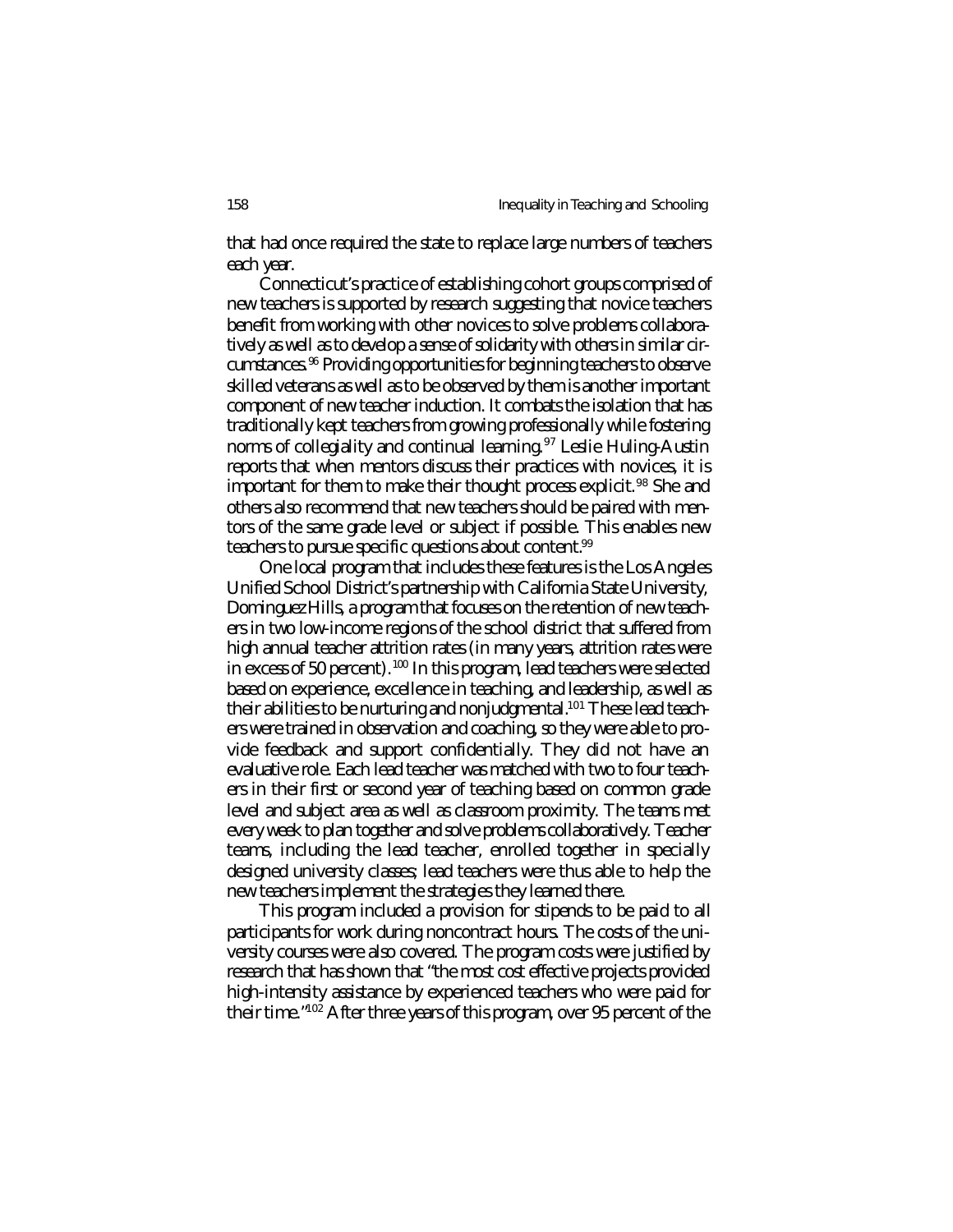beginning teachers who participated were still teaching (89 percent remained in their original districts) and only 1 percent had left teaching.<sup>103</sup> In addition, the quality of teaching among new teachers was positively affected. An evaluation of the project found that "project beginning teachers used more effective instructional planning practices, provided more learning opportunities for students, and had higher student engagement rates than non-project participants."<sup>104</sup>

Several other urban districts have created models of beginningteacher induction and career-long learning that have been replicated with significant success in other urban settings. Peer review and assistance programs initiated by the American Federation of Teachers (AFT) and the National Education Association (NEA) locals in Toledo, Cincinnati, and Columbus, Ohio; Rochester, New York; and Seattle, Washington, are successful in helping beginners learn to teach. They also have helped veterans who are having difficulty either to improve their teaching or to leave the classroom without union grievances or delays. Each program was established through collective bargaining and is governed by a panel of seven to ten teachers and administrators. The governing panel selects consulting teachers through a rigorous evaluation process that examines teaching skills and mentoring abilities. The panel also approves the assignment to intervention status (through self-referrals or referrals made by principals) of tenured teachers who are having difficulty, and it oversees appraisals of beginning and intervention teachers.

New teachers are designated *interns,* and they receive close mentoring from an expert consulting teacher who also evaluates them to determine if their employment contract will be renewed and if they will advance to the *residency* level. A less than satisfactory rating leads either to a second year of assistance or to termination. A satisfactory evaluation is needed to move up on the salary schedule. Consulting teachers are given release time so they can focus on this job. This ensures that they are able to provide extensive help and to document problems and progress over the course of a full academic year. They are selected for teaching excellence and generally matched by subject area and grade level with the teachers they are to help, which increases the value of the advice offered and the credibility of the judgment rendered.

Since the program began, overall attrition of beginning teachers has decreased and beginners become much more competent sooner. In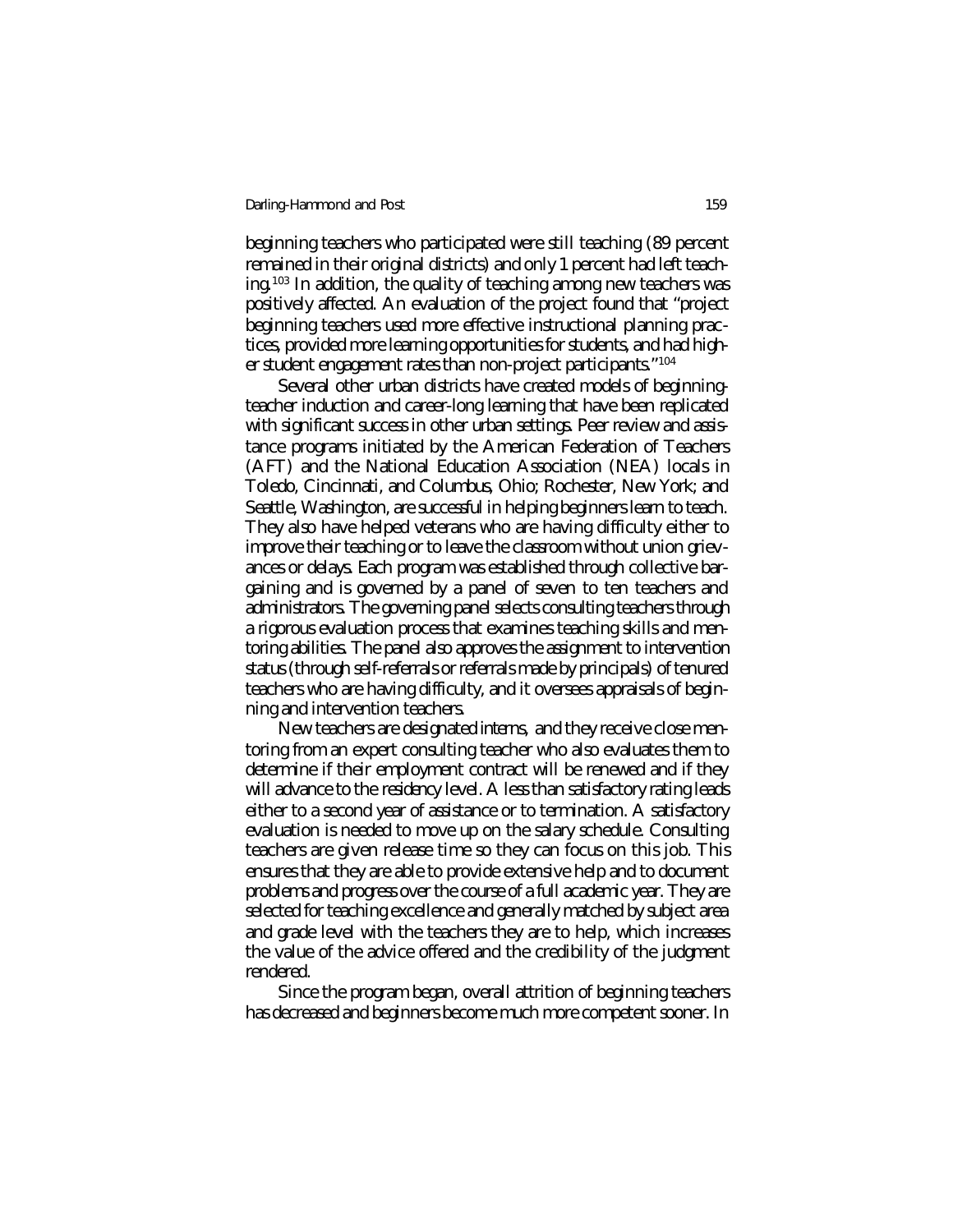Rochester, for example, retention of interns is 90 percent, as compared with only 60 percent of beginners before the program was put in place. In Cincinnati, attrition of beginning teachers has been about 5 percent annually since the program was put into effect.<sup>105</sup>

## Incentives for Expanding and Sharing Knowledge and Skills

In addition to mentoring supports, the Career-in-Teaching programs in Rochester, New York, and Cincinnati, Ohio, provide incentives to retain expert veteran teachers in the profession, to improve teachers' professional growth opportunities, and to give teachers broader roles and responsibilities that will improve student achievement and develop better schools. The program provides supports for learning, evaluation based on professional standards, and salary incentives. Teachers advance in their career in a series of steps—intern, resident, career teacher, and lead teacher—as they gain and demonstrate growing expertise.

After a new teacher graduates from intern status and is tenured, he or she becomes a resident teacher. Over the next three to four years, resident teachers develop their teaching skills and become active in professional decisionmaking. In Cincinnati, a formal evaluation by the principal is required at the third and fifth years, when the teacher applies for career status and tenure. Those who wish to can apply for lead teacher status after seven or more years. Lead teachers are not only excellent teachers, they also know how to mentor adults and facilitate school change. They serve as consulting teachers for beginners and veteran teachers who are having difficulty, as curriculum developers, as clinical faculty who work with student teachers in the districts' teacher education partnerships with local schools of education, and as leaders for school-based initiatives, all while continuing their own teaching.

To become a lead teacher in Rochester, candidates must provide confidential recommendations from five colleagues, including teachers and principals. Specific positions as mentors, curriculum designers, and project facilitators come with stipends ranging from 5 to 15 percent of total salaries—a range of about \$3,000 to about \$9,000. About thirty Rochester teachers are currently lead teachers. In Cincinnati, salary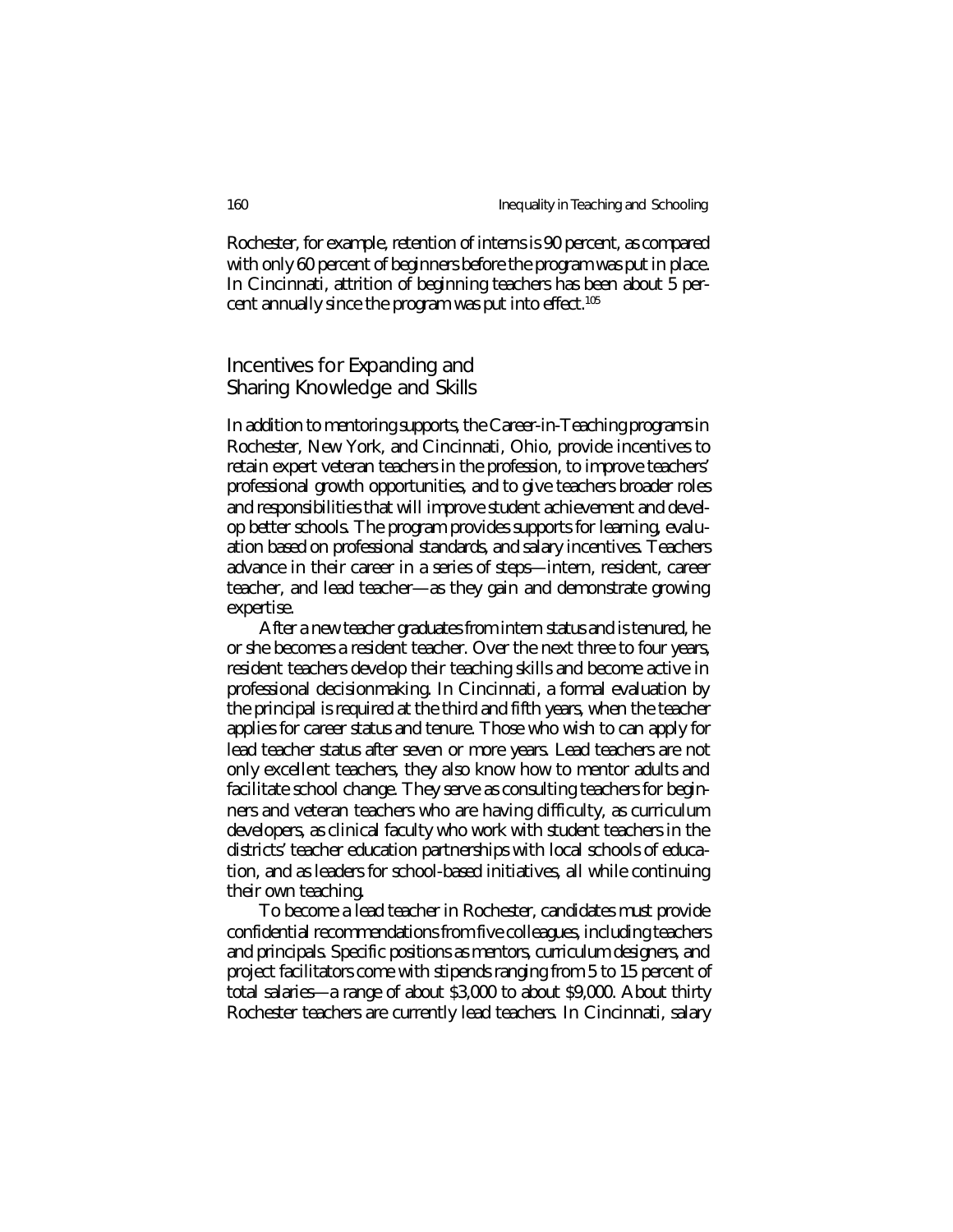increments for lead teachers range from \$4,500 to \$5,000. About three hundred of Cincinnati's three thousand teachers have passed the rigorous evaluation process to attain lead teacher status—four to six classroom observations by expert teachers, interviews of colleagues about the applicant, and an extensive application that reveals the candidate's philosophy and experience.

The creation of these positions and processes also produces professional accountability for the overall quality of the teaching force. Although many claim it is impossible truly to evaluate teachers or get rid of those who are incompetent, these districts have transformed old, nonfunctional systems of teacher evaluation into peer review systems that improve teaching performance and counsel out those who should not be in the profession.

In each city, more teachers have been given help and have made major improvements in their teaching and more teachers have been dismissed than ever had occurred under the old systems of administrative review. In Cincinnati, roughly one-third of the teachers referred to intervention each year have left teaching by the end of the year through resignation, retirement, or dismissal. In Columbus, where a similar program was initiated, about 150 teachers (approximately 2 percent of the teaching force) were assigned to intervention over an eight-year period. Of those, about 20 percent retired or resigned; the other 80 percent have improved substantially. During the first five years of the program in Cincinnati, 61 percent of teacher dismissals for performance reasons resulted from peer review, as compared with 39 percent from evaluation by administrators. Five percent of beginning teachers under peer review were dismissed, as compared with 1.6 percent of those evaluated by principals. Of 60 Rochester teachers assigned to the Intervention Program since 1988, about 10 percent determined through their work with lead teacher mentors that they should leave the profession. (Rochester teachers may request the assistance of a lead teacher mentor voluntarily through the Professional Support Program, which has served about one hundred teachers each year since 1991.)

While some reformers have advocated the removal of teacher tenure as a means of getting rid of poor teachers, research suggests that these efforts to create a more accountable teaching force are more productive for retaining good teachers and weeding out poor ones than the removal of tenure would be.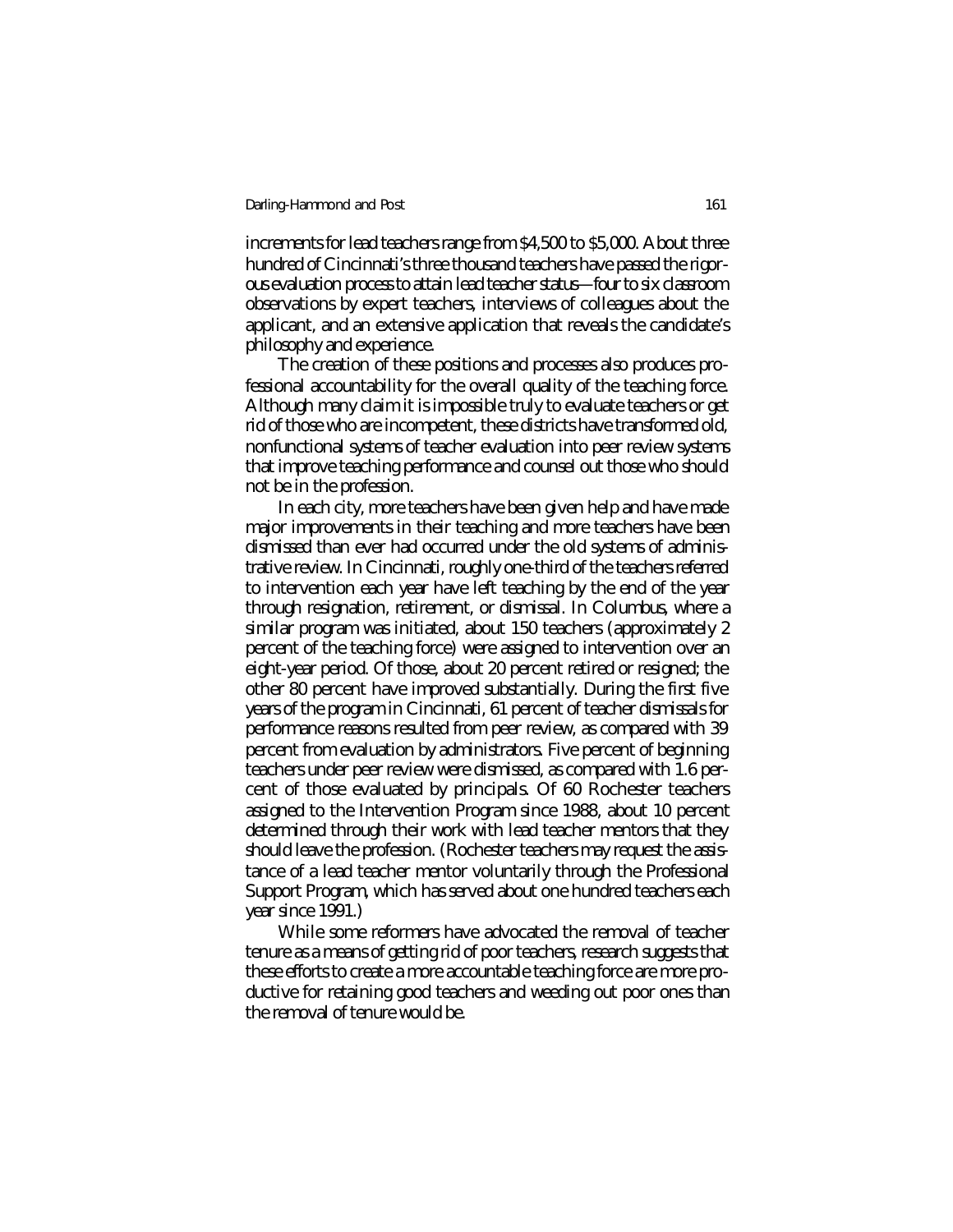Tenure provides not a guarantee of employment but protection against dismissal without cause. Statistics indicate that teacher dismissal rates are not correlated with the existence of tenure. The districts described above use focused evaluation to remove teachers who are not competent despite tenure. Meanwhile districts that have no collective bargaining or formal tenure generally do not evaluate many teachers out of the profession. The critical variable is the existence of a productive evaluation system that provides expertise and time for performance review and assistance while protecting due process.

Furthermore tenure provides an attraction to teaching that still operates: Tenure was introduced to provide protections for competent teachers against dismissal for political, patronage, and financial reasons reasons that are still salient, especially in many highly politicized urban districts. Prior to tenure, it was not uncommon for administrators or school board members to dismiss a teacher in order to save money by hiring a less experienced one, to enforce a political ideology, or to place a friend or relative in the job instead. Whereas the removal of tenure could cost competent teachers their jobs, effective evaluation of the kind described above should push out incompetent teachers while maintaining protections for others who are doing an effective job.

When teachers take on the task of assuring professional accountability for themselves and their peers, it not only improves instruction but it profoundly changes the roles of teachers' unions. Rather than protecting incompetent teachers, unions take responsibility for assuring quality. "We can't legitimately protect teachers who are not performing," says Denise Hewitt, a Cincinnati Federation of Teachers member and director of Cincinnati's Peer Review Panel. At the same time, the improvements in teaching can sometimes be striking. According to Cincinnati consulting teacher Jim Byerly, "We had a teacher who was in intervention ten years ago, who . . . had considerable skills and experience but she had gotten lazy. . . . She needed to start planning the lessons and stick to them and do the hands-on stuff that was needed. . . . Her final appraisal was strong, better than average. I think she felt empowered by the outcome. She went on to be a lead teacher."<sup>106</sup> In addition, the chance to contribute to the profession in this way gives lead teachers a new lease on their own professional lives, while their work improves teaching quality throughout the district. The result is a career model that promotes the recruitment and retention of talented teachers while increasing professionwide knowledge and skill.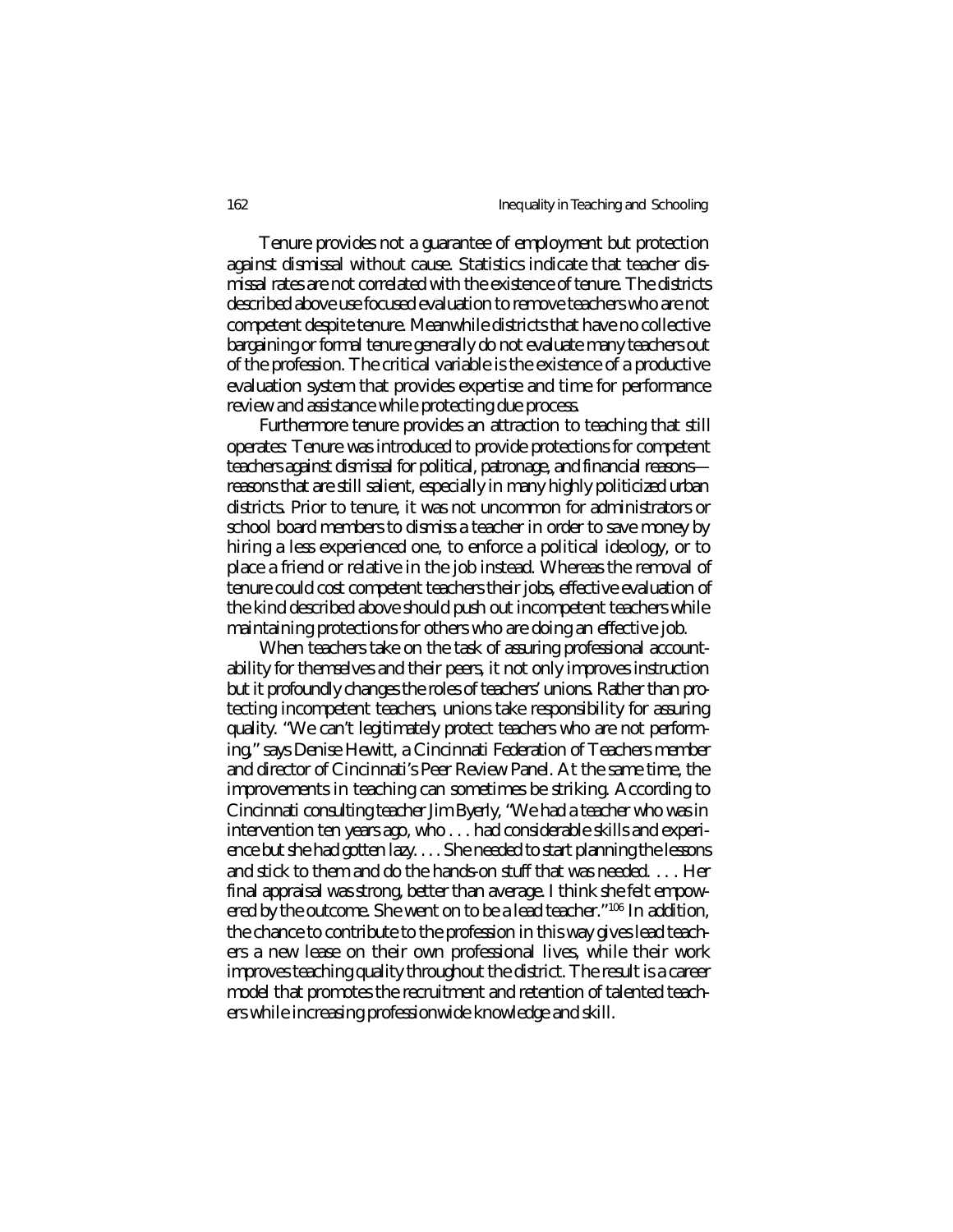## Redesigning Schools to Support Teaching and Learning

A final critical area for recruiting and retaining excellent teachers is the restructuring of school organizations and of teaching work, including a reallocation of personnel and resources so that teachers have time to work intensively with students and collaboratively with one another. Teaching in large, bureaucratic settings that do not enable teachers to come to know their students well or to work and plan with other teachers is exhausting work with few rewards. It is especially counterproductive in urban areas where students face many challenges and need a great deal of personal attention. Large, warehouse high schools in which teachers see 150 or more students daily, cycling anonymously through the classroom in fragmented forty-five-minute periods, create alienation and anomie because they support neither learning nor teaching well.

For more than thirty years, studies of school organization consistently have found that small schools (with enrollments of roughly three hundred to five hundred) promote higher student achievement, higher attendance, lower dropout rates, greater participation in school activities, more positive feelings toward self and school, more positive behavior, less violence and vandalism, and greater postschool success.<sup>107</sup> These outcomes also are found in settings where students have close sustained relationships with a smaller than average number of teachers throughout their school careers.<sup>108</sup> This can be achieved when teachers work for longer periods of time with smaller total numbers of students, either by teaching a core curriculum to one or two groups of students rather than a single subject to several groups or by teaching the same students for more than one year. Schools in which students remain with a cohort of their peers also foster a sense of community and a set of continuing relationships that are important to learning and to the affiliations needed to sustain trust and effort.

Evidence shows that better outcomes are achieved by "personalcommunal" school models that foster common learning experiences, opportunities for cooperative work and continual relationships, and greater participation of parents, teachers, and students.<sup>109</sup> A recent study of 820 high schools in the National Education Longitudinal Study database found that schools that had restructured to personalize education and develop collaborative learning structures for adults and students produced significantly higher achievement gains that also were distributed much more equitably.<sup>110</sup> Their practices included keeping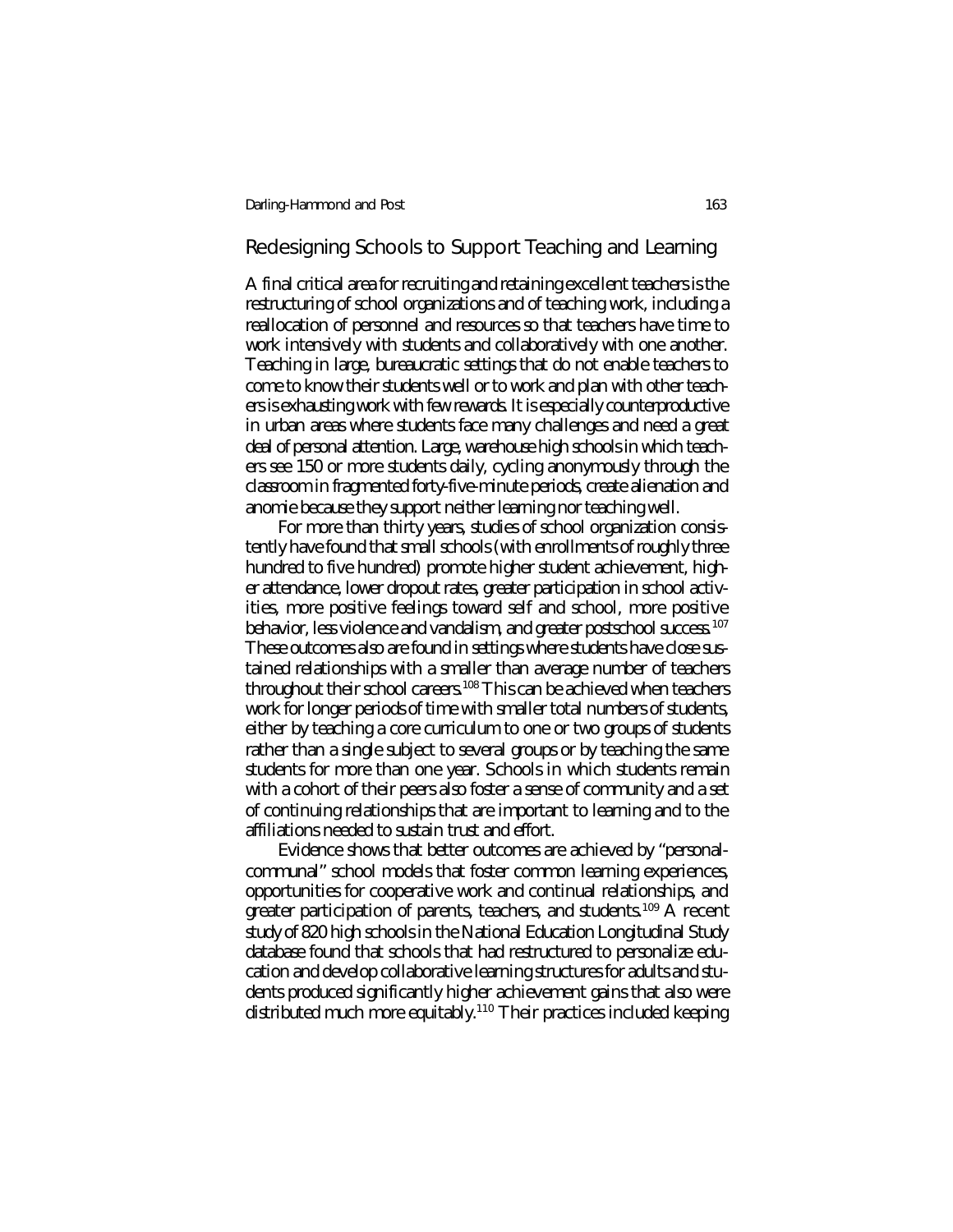students in the same homeroom or advisory group throughout high school, establishing smaller school units through school-within-a-school structures, forming interdisciplinary teaching teams, giving teachers common planning time, involving staff in schoolwide problem solving, involving parents, and fostering cooperative learning. Not incidentally, schools with these features have lower teacher turnover and are easier to staff, regardless of the neighborhood or students they serve, since they provide teachers the opportunity to be successful.

Developing such schools requires rethinking organizational forms and norms that have developed over many decades. In contrast to European and Asian countries, which allocate 60 to 80 percent of their education personnel to classroom teaching, the extremely bureaucratic organization of U.S. schools means that only about 43 percent of education staff are regularly assigned as classroom teachers. This allocation of staff and resources to the periphery of the classroom maintains high class sizes and pupil loads for teachers and reduces their opportunity to plan and work together (see Figure 5.9). Successful urban schools not only have changed curriculum, assessments, and schedules to focus on providing longer periods of time for in-depth learning and teaching, they also have developed new patterns of staffing and resource use, including greater investments in teaching and technology rather



FIGURE 5.9. PROPORTIONS OF STAFF, BY FUNCTIONAL AREA

*Source: Digest of Education Statistics, 1996* (Washington, D.C.: National Center for Education Statistics, U.S. Department of Education, 1996), Table 81.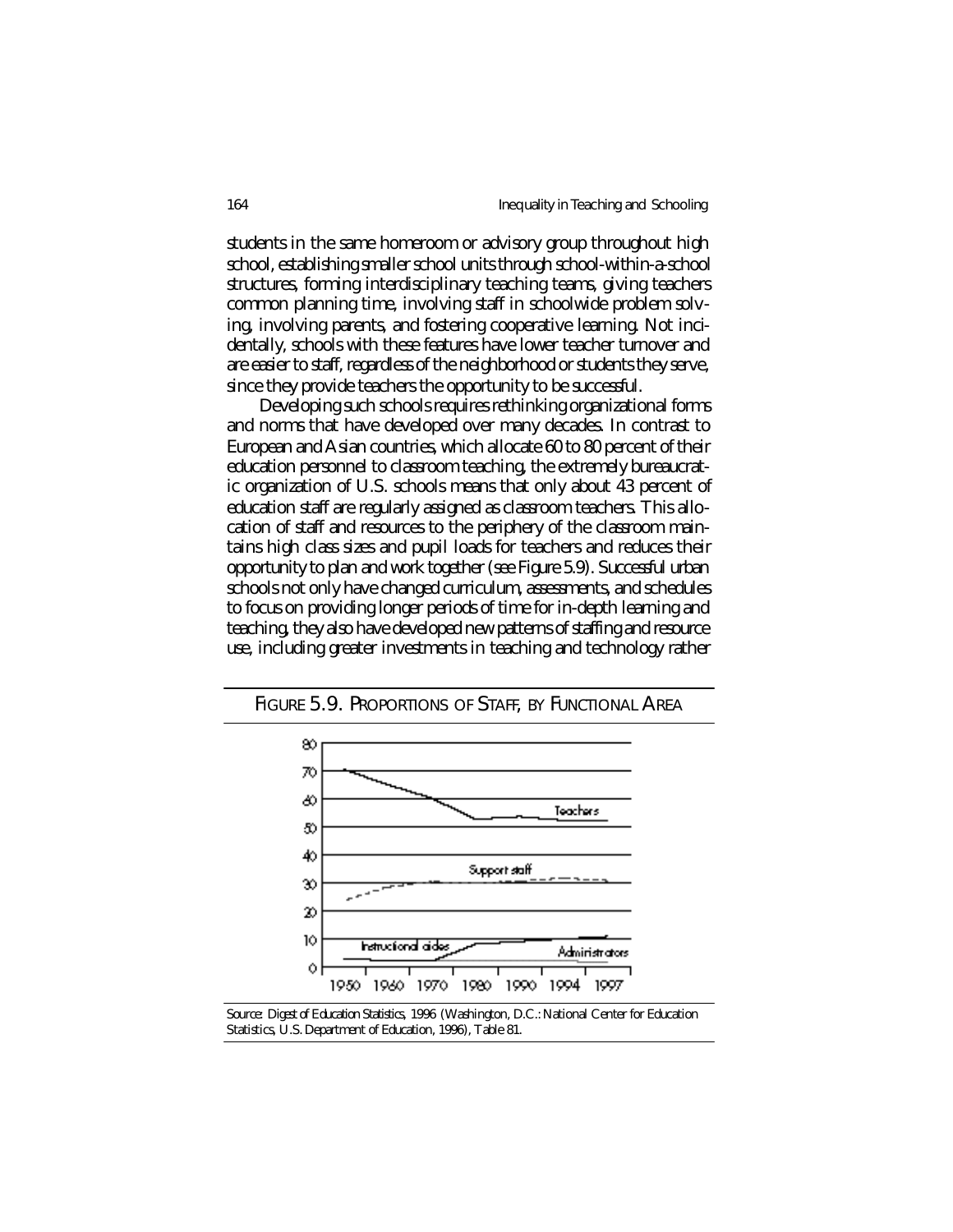than in nonteaching functions.<sup>111</sup> In order to afford both smaller pupil loads for teachers and greater time for collegial work, these schools assign to the classroom more of the staff who in other schools work in pull-out programs and administrative and support roles.

All the strategies described above have been used in the more than one hundred new, small, restructured high schools in New York City that have been created since 1990 to replace failing comprehensive high schools. The new schools often create interdisciplinary teams of teachers who share students, and they establish block schedules that reduce teachers' pupil loads while creating more shared planning time. In one model, each teacher teaches two classes (either humanities or math/science) that meet for nearly two hours daily, four times per week. With class sizes of around 20 students, teachers have a total pupil load of 40 instead of the 160 to 170 students most New York City high school teachers face. Virtually everyone in the school works directly with students: about 75 percent of all staff are engaged full-time in classroom teaching, and 100 percent teach part-time or lead advisories—small groups of students who meet weekly with teacher advisers. This compares with the usual 55 percent of staff engaged in teaching in a large traditional high school. Teachers have about seven hours a week to plan together in addition to five hours of individual "prep" time. The codirectors (school leaders) teach some classes and counsel students in advisories. There are no guidance counselors, attendance officers, assistant principals, supervisors, or department heads, and few security guards are needed because students are so well known. Studies have found that attendance, grades, graduation rates, and the number of college-bound students are all higher in these restructured schools than in the traditional schools they are replacing.<sup>112</sup> In addition, teachers want to teach in these restructured schools. Whereas traditionally structured schools in these inner-city neighborhoods remain difficult to staff, these schools have a surplus of new and experienced teachers eager to teach in settings where they and their students are likely to succeed.

### Recruiting School Leaders

Developing and leading the types of schools discussed here requires, in turn, efforts to recruit and train school principals who understand both the nature of good instruction and the strategies for developing collaborative organizations. Principals are gatekeepers of reform in schools. If schools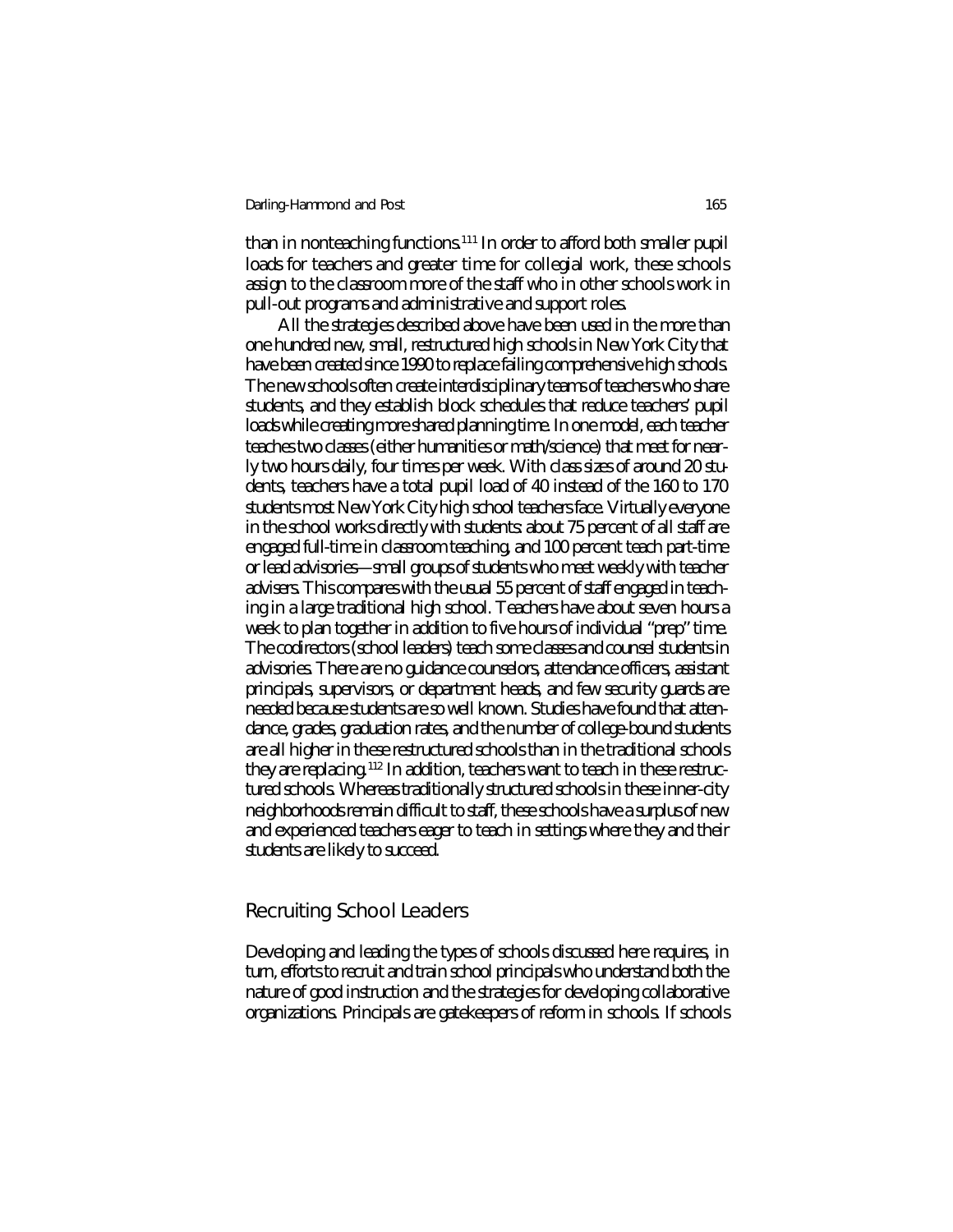are to become genuine learning organizations, school leaders must have a deep understanding of teaching and learning, for adults as well as children. In a learning organization, the primary job of management is professional development, which is concerned with the basic human resources of the enterprise and people's capacities to do the central job of the organization. For all members of the organization, that job is teaching and learning. To lead the schools of the future, principals will need to know how to nurture a collaborative environment that fosters continual self-assessment. Time and again, teachers confirm that the capacity of the school principal to lead in this way is critical to their desire to stay in a given school.

Successful efforts to recruit and train teachers and principals are embedded within the strategy of reform embraced by New York City's Community School District 2.<sup>113</sup> Far from seeing administrators as bureaucrats, the superintendent of District 2 expects all administrators to be instructional leaders in the schools. To develop this capacity, principals, like teachers, are engaged in mentoring and peer coaching, support and study groups, and opportunities for professional growth and learning.<sup>114</sup> With these supports, the principalship becomes an intellectual and personal challenge that can be satisfying and successful because it is supported, stemming the extraordinary attrition of urban principals. In addition, District 2 explicitly recruits excellent teachers with leadership abilities into principal training programs, paying for their credential programs and proactively grooming them for the job. This strategy both ensures that the people entering the principalships have the capacity to be credible and effective instructional leaders and that such individuals are given the supports and encouragement to make the transition into this challenging and critical job. With proactive policies for recruiting and supporting both high-quality teachers and principals, District 2 has become one of the most academically successful of New York's community school districts, even though most of its students are minority and come from low-income families, and a large share of them enter school without speaking English.

# PUTTING IT ALL TOGETHER: HOW SUCCESSFUL URBAN SCHOOLS GET AND KEEP GREAT TEACHERS AND PRINCIPALS

The goal of offering caring, competent, and qualified teachers and administrators to all students in all communities is one that requires systemic strategies for improving the functioning of schools and school